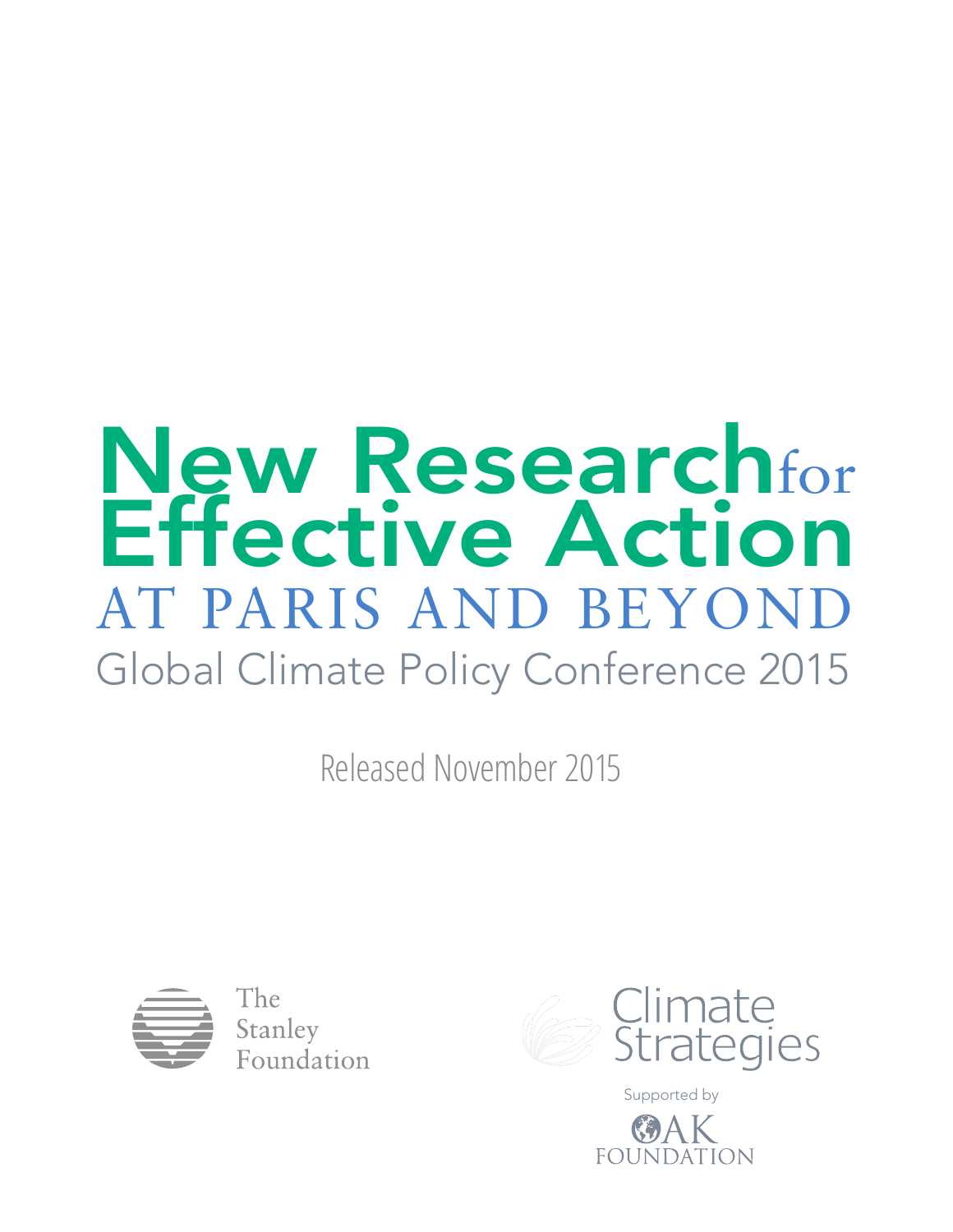# **Contents**

| About the Report                                                                                                          | 3  |
|---------------------------------------------------------------------------------------------------------------------------|----|
| Conference Agenda                                                                                                         | 4  |
| Conference Overview                                                                                                       | 7  |
| Conference Chair's Summary: Global Climate Policy Conference 2015                                                         | 7  |
| Reflections: Investment, Carbon Pricing, and Technology                                                                   | 9  |
| Reflections: Adaptation and Loss and Damage                                                                               | 11 |
| <b>Sessions Overview</b>                                                                                                  | 13 |
| Session 1: Climate and Development                                                                                        | 13 |
| Session 2: Adaptation to Climate Change                                                                                   | 15 |
| Session 3: Climate Change and Public-Private Partnerships                                                                 | 17 |
| Session 4: Motivating and Enhancing State Action                                                                          | 20 |
| Session 5: Parallel Track 1 – Technology Investment Finance and the Roles for<br>Pricing Carbon in Defining the Club Good | 23 |
| Session 5: Parallel Track 2 - Dealing with Impacts on Adaptation<br>and Loss and Damage                                   | 26 |
| Session 6: New Approaches to Building Capacity                                                                            | 30 |
| Session 7: Implementation Challenges for Paris and Beyond                                                                 | 33 |
| Participant List                                                                                                          | 35 |
| About Climate Strategies                                                                                                  | 39 |
| The Stanley Foundation                                                                                                    | 39 |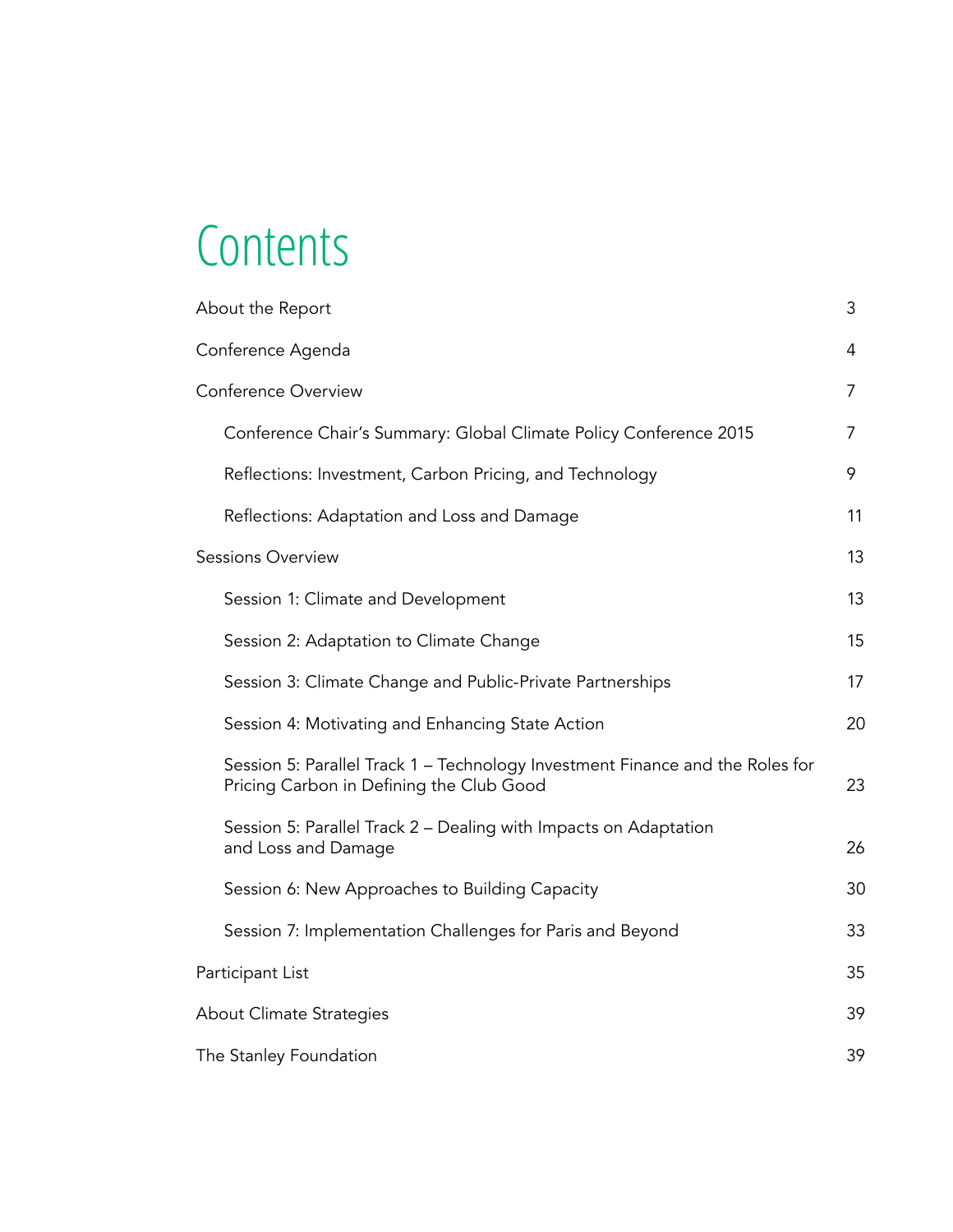# About the Report

This report contains an overview of the Global Climate Policy Conference (GCPC) 2015, co-convened in New Delhi by the Stanley Foundation and Climate Strategies (supported by the Oak Foundation). GCPC is an annual event convened by Climate Strategies with partners. The first edition of GCPC, held in London in 2014, and the 2015 GCPC, held in New Delhi, offered opportunities to explore areas that are at the core of climate change policy and implementation by using a mix of bottom-up (from the research community) and top-down (from the policy community) approaches.

GCPC 2015 included bottom-up experts, selected through an open and competitive process, who presented ideas to a diverse and influential audience to shed light on multiple issues they believe could move the international process forward with the intent to spark discussions among all conference participants. These ideas were captured by rapporteurs and are included in this report under conference Sessions 1 through 4. The full version of the papers presented in these sessions are found on the conference organizers' Web sites.

The conference then turned to top-down presentations by experts in two parallel sessions (Session 5–Tracks 1 and 2) that were followed by two conference sessions in plenary (Sessions 6 and 7). The top-down presentations were conducted in a panel format and were organized by the conference collaborators in order to advance thinking in clearly predefined areas. The presentations and conference participant discussions were captured by rapporteurs and are summarized in the Sessions Overview.

For more information on GCPC 2015 and for the full conference proceedings that include the papers presented during Sessions 1 through 4, please visit: *www.climatestrategies. org* or *www.stanleyfoundation.org*.

The conference chair, co-chairs for select conference sessions, and the conference rapporteurs prepared this report following the conference. It contains their interpretations of the proceedings and is not merely a descriptive, chronological account. Participants neither reviewed nor approved the report. Therefore, it should not be assumed that every participant subscribes to all recommendations, observations, and conclusions.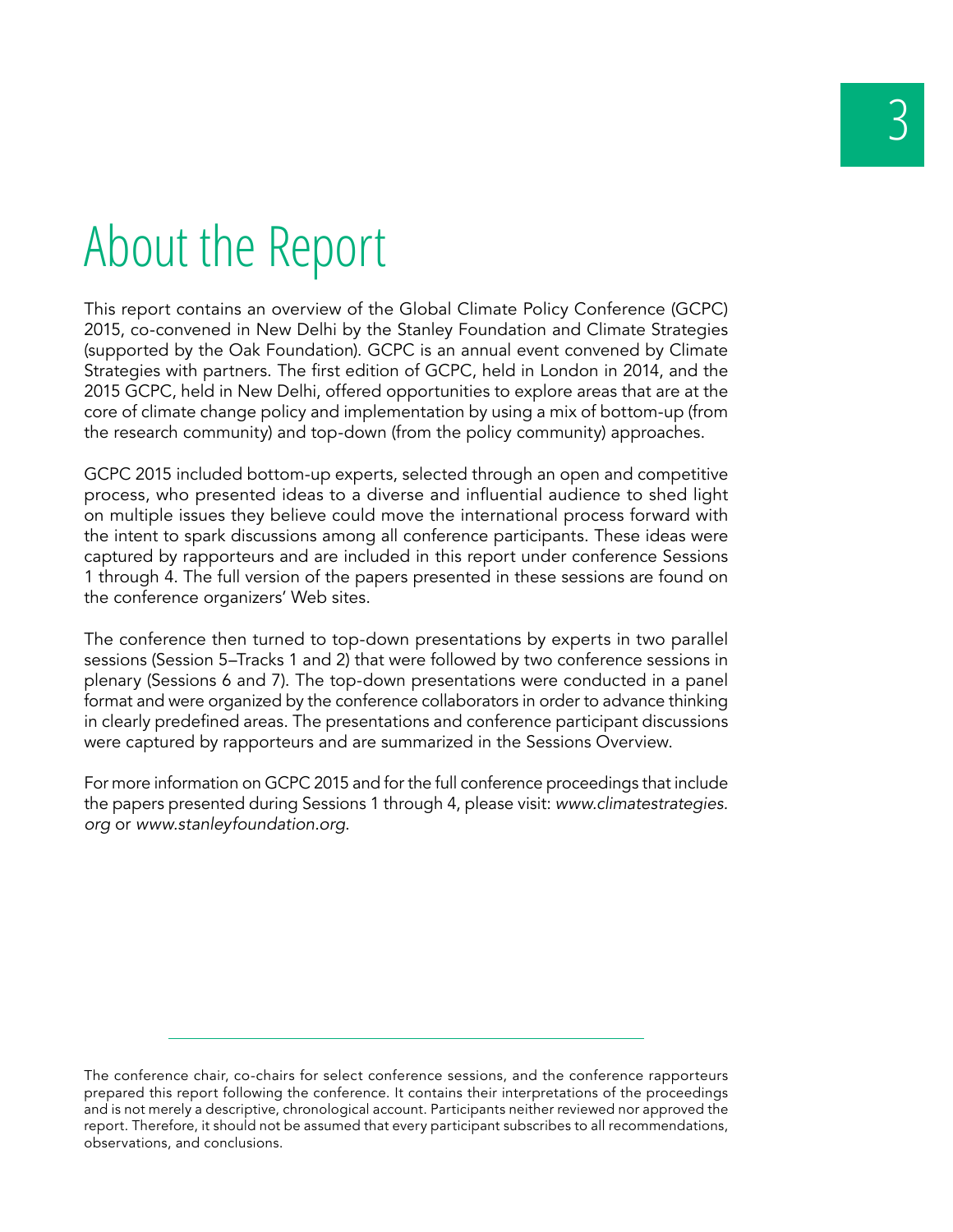# 4 Conference Agenda

#### DAY 1: April 30, 2015

#### Welcome and Introduction to the Conference

**Keith Porter**, The Stanley Foundation **Ambuj Sagar**, Indian Institute of Technology & Climate Strategies

#### Opening Remarks

**Ashok Lavasa**, Secretary, Ministry of Environment, Forests, & Climate Change, India

**Chair for sessions 1 & 2: Keith Porter**, The Stanley Foundation

#### Session 1: Climate and Development

Presentation: **Narasimha D. Rao**, IIASA, Austria *Quantifying Development Needs: An energy centered approach to climate justice* Presentation: **Tim Stumhofer**, Robert Bosch Foundation *Revisiting debt-for-climate swaps as an alternative source of climate* 

finance Open discussion

#### Session 2: Adaptation to Climate Change

Presentation: **Dumisani Chirambo**, Brandenburg University of Technology *Tilting the Balance in Favour of Climate Change Adaptation: A Micro* finance and Climate Finance Perspective

Presentation: **Shailendra Kumar Mandal**, National Institute of Technology, Patna

 Climate Change and Urban Water Resiliency: A Case Study of Patna, *India*

Open discussion

#### Session 3: Climate Change and Public-Private Partnerships

**Chair for sessions 3 & 4: Gilberto Arias**, Former Ambassador of Panama to the United Kingdom

Presentation: **Ahmed Abdel-Latif**, ICTSD, Switzerland  *The role of public-private partnerships in enhancing the transfer and diffusion of climate technologies* Presentation: **Mohammad Aatish Khan**, Yale University, USA Effective Pathways of Public Private Partnership for Adaptation Projects in the Developing Countries Open discussion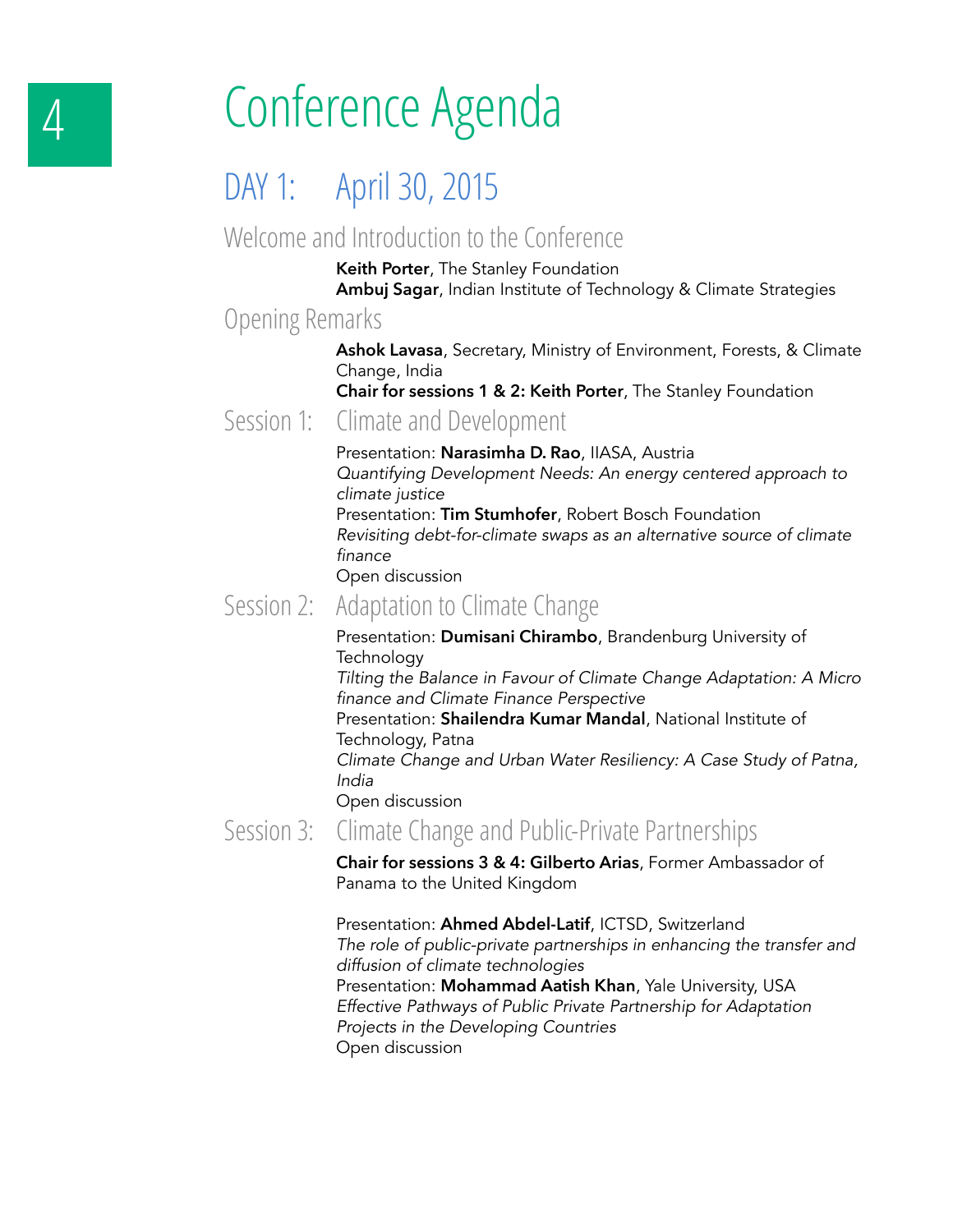#### 5 Session 4: Motivating and Enhancing State Action

Presentation: **Sylvia Karlsson-Vinkhuyzen**, Wageningen University, The Netherlands Paris and then? Holding states to account Presentation: **Rasmus Karlsson**, Umeå University, Sweden L*ow-Emissions Technology Commitment* Open discussion

Session 5: Track 2

### DAY 2: May 1, 2015

Session 5: Track 1

Technology Investment, Finance, and the Roles For Pricing Carbon: Defining the 'Club Good'

> Chairs: **Michael Grubb** & **Heleen de Coninck**  Introduction: **Michael Grubb**, UCL & Climate Strategies – *Carbon*  Pricing Realities and *Linkages to Technology*

Part 1:

Part 1: Resilience

Making Carbon Pricing and Technology Policies Mutually Supportive

> Remarks: **Vikram Widge**, Head, Climate and Carbon Finance, Climate Change Group – *Financial dimensions* **Axel Michaelowa**, Head of Research, International Climate Policy, University of Zürich, Switzerland – *Carbon pricing and innovation* Open discussion

Remarks: **Indrani Phukan**, GIZ India

**John Colvin**, Climate Adaptation Open discussion

Dealing With Impacts – Adaptation and Loss & Damage

> Chairs: **Sonja Klinsky** & **Krishna AchutaRao**, Indian Institute of **Technology**

> Initial comments: **Sonja Klinsky**, Arizona State **University**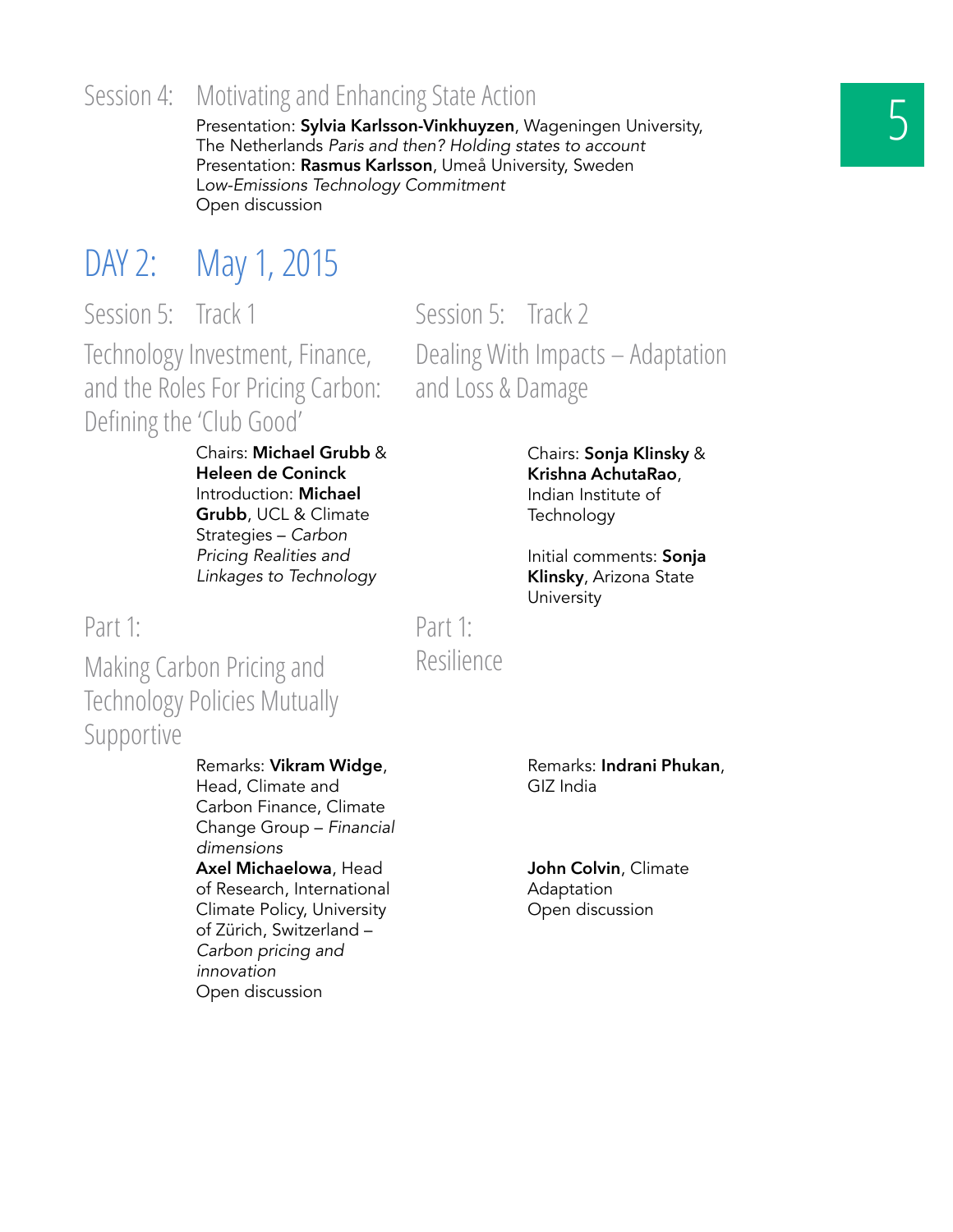Session 5: Track 1

Part 2: A Viable Focus for a "Coalition of Ambition"? Session 5: Track 2 Part 2: Loss and Damage

Remarks: **Kasturi Das**, Institute of Management Technology (IMT) – *Trade law and the international politics of pricing and clubs* **Nigel Topping**, We Mean Business coalition: the World Bank / We Mean Business partnership on carbon pricing **Heleen de Coninck**, Radboud University, Netherlands – *Can technology build a carbon*  pricing coalition? A *discussion of obstacles and opportunities* Open discussion

Remarks: **Friedrike Otto**, Environmental Change Institute, Oxford

**Lavanya Rajamani**, Center for Policy Research, India Open discussion

Session 6: New Approaches to Building Capacity

Chair: **Ambuj Sagar**, Indian Institute for Technology **Brief report from parallel tracks** Remarks: **Ajay Mathur**, Bureau of Energy Efficiency India Open discussion

Session 7: Summary and Conclusion of Both Days

#### Implementation Challenges For Paris and Beyond

Chair: **Maurits Henkemans,** Dutch Ministry of Economic Affairs

Next Steps and Adjourn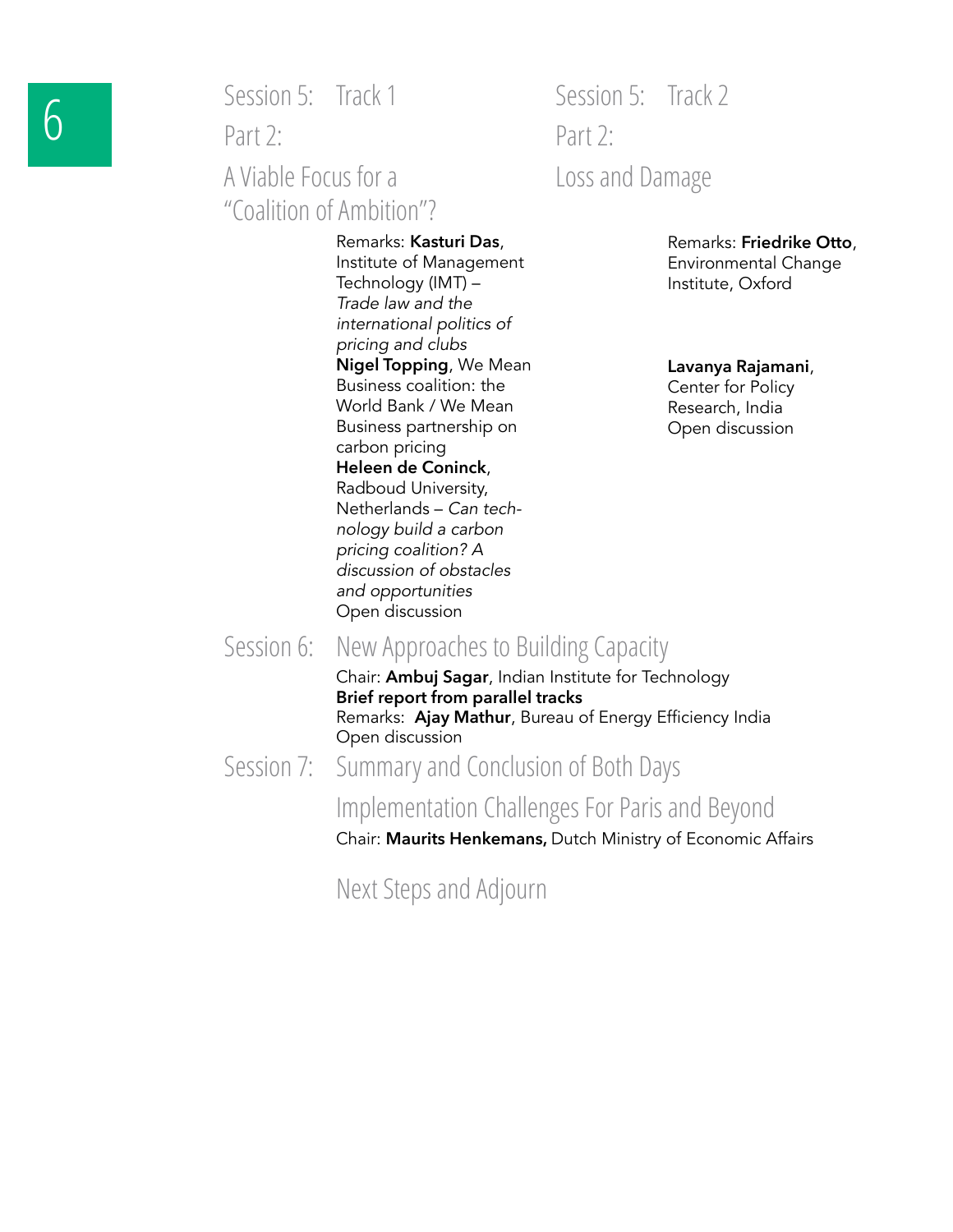# Conference Overview

#### Conference Chair's Summary: Global Climate Policy Conference 2015

Dr. Ambuj Sagar, Vipula and Mahesh Chaturvedi Professor of Policy Studies, Indian Institute of Technology

The second Global Climate Policy Conference (GCPC) was co-organized by Climate Strategies (with support from the Oak Foundation) and the Stanley Foundation and held on April 30–May 1, 2015, in New Delhi, India. The conference's thematic title was "New Research for Effective Action at Paris and Beyond: Strengthening the Research-Policy Interface in International Climate Negotiations."

The conference continued with the approach of GCPC 2014 in soliciting innovative proposals from the research community on how to advance action on key issues in the climate arena. Conference organizers received over forty abstracts, out of which Climate Strategies, one of the conference organizers, selected eight that were then grouped into four themes:

- Climate and development.
- Adaptation.
- Public-private partnerships.
- Motivating and enhancing state action.

The first day of the conference centered on these four themes, and the key messages that came out of presentations and subsequent discussions were the importance of fully thinking through the notion of development needs as a way to ensure climate justice; exploring innovative approaches such as public-private partnerships, debtfor-climate swaps, microfinance to enhance climate finance, and ways to better hold states accountable for their climate pledges.

The second day of GCPC 2015 was a set of panel discussions focused on investment, carbon pricing, and technology; adaptation and loss and damage; and capacity building.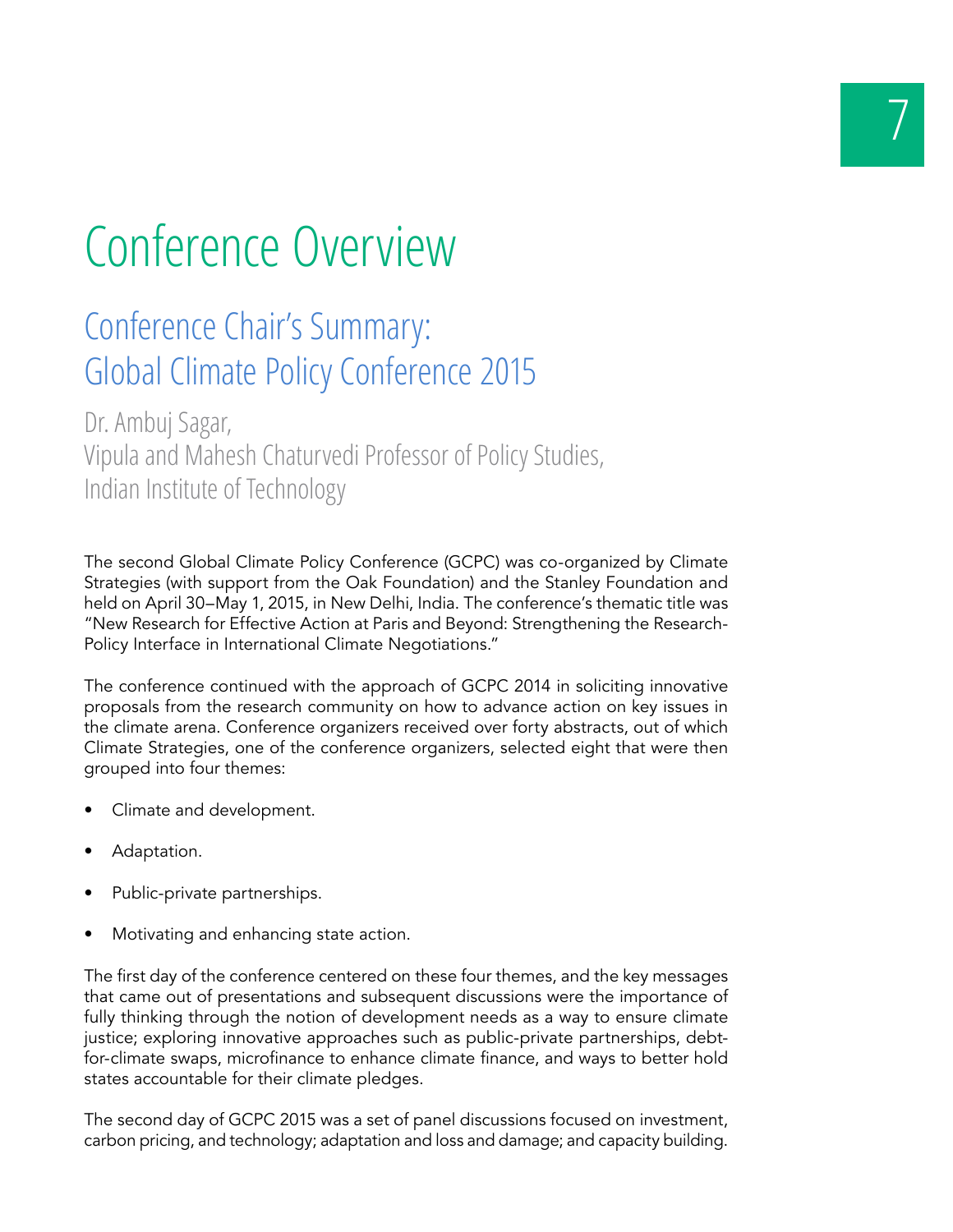These discussions were followed by a summary of the conference, with reflections on<br>the implementation challenges for Paris and beyond. The panels consisted of leading<br>experts from around the world who guided discussions o the implementation challenges for Paris and beyond. The panels consisted of leading experts from around the world who guided discussions on:

- **Investment, carbon pricing, and technology.** The potential of clubs to enhance climate action through accelerated innovation among a key set of players was perceived as an emerging area in global climate change policy that can deliver significant benefits, yet the uncertainty of its feasibility, effectiveness, and process seemed to warrant deeper analysis and investigation.
- **Adaptation and loss and damage.** Although adaptation and loss and damage are related, their differences led to a bifurcation of the discussion. Within the adaptation area, the importance of defining success for short-term and longer-term, more transformative goals was highlighted, as was the need for developing, from the large range of ongoing projects, a generalizable understanding of adaptation processes. In loss and damage, an increasingly important topic in the climate arena, explorations with new approaches such as probabilistic event attribution and legal avenues may be key to informing climate policy and also possibly translating the loss and damage conversations into practical action.
- **Capacity building.** The central importance of building suitable local capacity to enhance action on the ground in developing countries was illustrated powerfully through a set of Indian experiences with low-carbon technology deployment.

All in all, these sessions indicated the value of research and analysis to better understand the key issues pertaining to progress on various dimensions of climate policy and action and to the development of innovative approaches to help move humanity toward a safe climate world. Notably, the presentations also catalyzed vigorous and thoughtful discussions among the participants within the meeting rooms as well as outside. The conference organizers received numerous comments from participants afterward expressing their appreciation for the intellectual and organizational aspects of the conference.

The conference could be seen as more than a moderate success in meeting its multiple objectives: providing a platform for innovative ideas (and for creative research) to explore ways to advance climate action, bringing together climate policy researchers and practitioners from around the world, and better understanding how research can contribute to improved climate policy making. These all are useful and positive contributions to the research and climate policy arenas.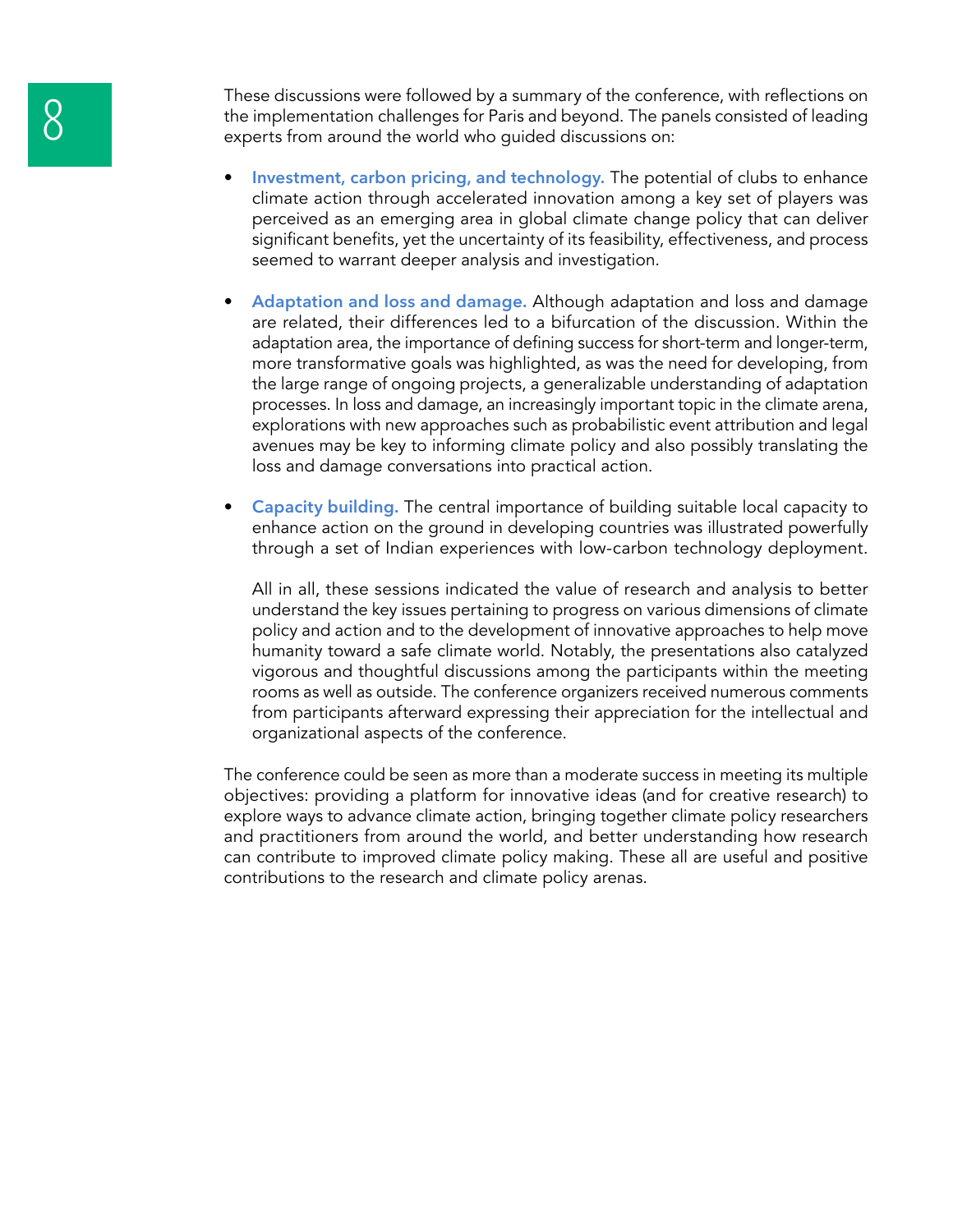#### Reflections: Investment, Carbon Pricing, and Technology

Michael Grubb, Professor of International Energy and Climate Change Policy, Institute of Sustainable Resources, University College of London

Track 1 of Session 5 of the conference focused on mitigation and included four diverse presentations with reflections by Heleen de Coninck, associate professor of Innovations Studies, Climate Strategies, Radboud University that stimulated a wideranging discussion that helped inform an ongoing work program by Climate Strategies and the Stanley Foundation.

The first four presentations focused on dimensions of carbon pricing that were built on the recognition of a traditional carbon pricing agenda that has been proved politically problematic and for which expectations for any agreement in this area under the United Nations Framework Convention on Climate Change (UNFCCC) are extremely low.

There is economic rationale for focusing on the linkages between carbon pricing and other elements in mitigation, specifically technology innovation and diffusion. The argument is that the investment and fiscal dimensions of carbon pricing could help to accelerate progress in low-carbon technologies in ways that would help generate a "club good" among cooperating parties.

One of the presenters for this session, Axel Michaelowa, focused on the pricinginnovation linkage from an empirical perspective. After providing a short overview of the development of carbon pricing and what empirical literature said about the impact of different pricing systems such as taxes, emissions trading schemes, and clean development mechanisms on innovative investments, he offered three guiding principles:

- 1. **Trust in persistence and direction of pricing.** Trust in the long-term direction is crucial if the market impact of pricing is to generate benefits.
- 2. **Complementary policies for appropriability of innovation benefits and funding.** Complementary policies need to ensure that new innovations have benefits for the innovator(s) without being copied by competitors and that some carbon pricing revenues fund innovation.
- 3. **Carbon pricing as the "glue" of a coalition.** The necessary condition for carbon pricing to mobilize innovation is a clear, long-term-commitment to price levels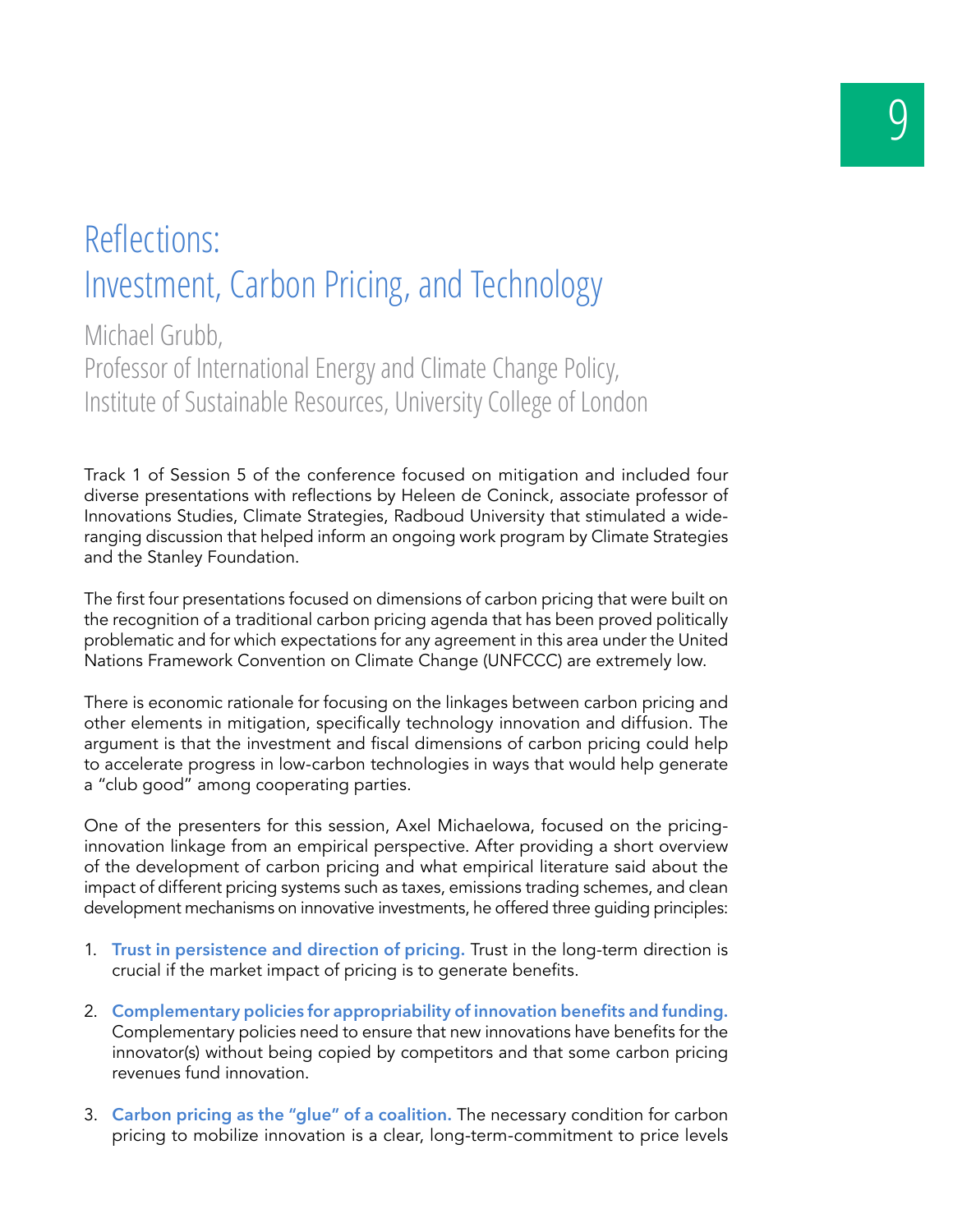combined with technology-support policies. Under such a condition, carbon pricing<br>would help attract investment and stimulate innovation. would help attract investment and stimulate innovation.

> Vikram Widge from the International Finance Corporation summarized the thinking behind the World Bank's Networked Carbon Markets initiative. He stressed that the aim was not simply linking carbon markets in the traditional sense of the idea, but rather understanding and fostering the possibility of multiple carbon pricing systems utilizing tools of risk management, such as rating systems or exchange rates, to create more of a "bottom-up" network that does not require full harmonization or a centralized design. As such, principles that could reflect differential quality of systems could be created to help preserve the integrity of a networked design. He also acknowledged the unease in traditional emissions trading communities but argued that networking emergent systems internationally might be a more realistic, practical, and secure approach to securing some benefits of carbon pricing.

> Nigel Topping from We Mean Business (WMB) then underlined the motivations of support for carbon pricing in the business community. He summarized the work of WMB in developing thinking about the need to go beyond generalized rhetoric to more specific analysis and scenarios of the different carbon price levels (required to make change and transformation in energy systems) leading to development of a carbon pricing toolkit that businesses could use for risk evaluation of investments. He reinforced the message about the need for carbon pricing to be seen as part of a suite of policies to drive change in business investments, to accelerate innovation, and to help support business leaders willing to go faster. However, he underlined the importance of governments giving signs to the wider business community because they are not only looking for such signals, but they desire them.

> The discussion was then further stimulated by de Coninck's reflections, which drew on a presentation by Kasturi Das, associate professor of Economics and Strategy Area at the Institute of Management Technology, the previous day on international trade and the various areas of potential positive interaction between climate and trade agendas. De Coninck offered a proposal for constructing a coalition or club based on the combination of pricing, technology, and trade.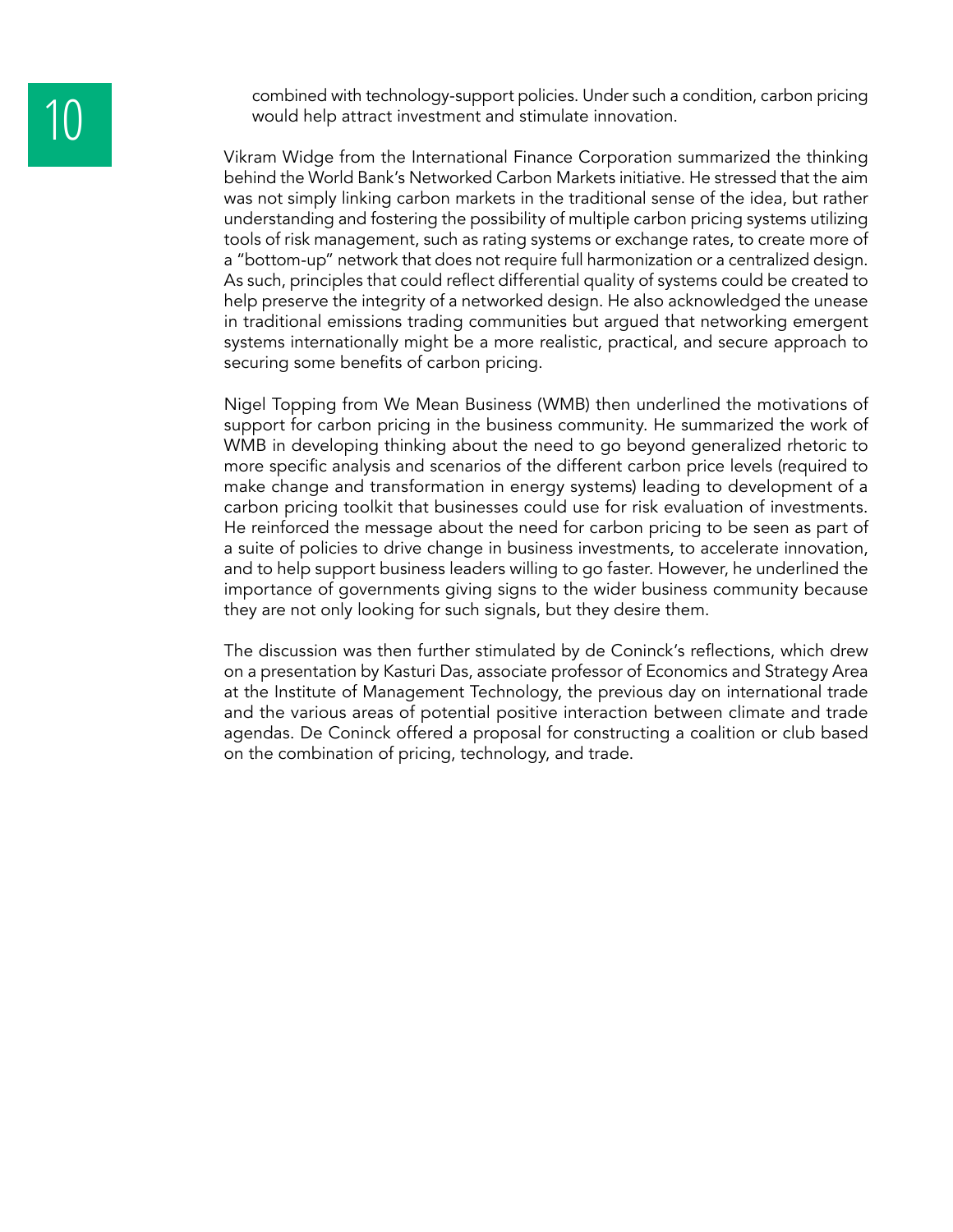#### Reflections: Adaptation and Loss and Damage

Dr. Sonja Klinsky, Senior Sustainability Scientist, Assistant Professor, Arizona State University

Track 2 on the second day of the GCPC focused on the research-policy interface in the context of addressing climate impacts. During the Track 2 session, two key issues were addressed. First, the presenters revisited the issue of adaptation and resilience and asked what the best understandings currently are of ways to learn from existing pilot studies and actively translate this into more programmatic and wide-reaching support for adaptation. The second group of presenters turned to the question of loss and damage and discussed the most recent science of attribution and the legal landscapes of addressing loss and damage at the international level.

#### Adaptation and Resilience

As mitigation efforts continue to lag, efforts to manage climate impacts are becoming increasingly important. Supporting, evaluating, and scaling up these efforts is accordingly a pressing issue within the research-policy interface. Due to the breadth of this topic, discussion revolved around two key issues.

- 1. **Evaluating success.** While there have been diverse adaptation efforts and pilot projects in recent years, few of them have been systematically evaluated and monitored over time. Having definitions of what success and failure might look like, what time frames should be used to evaluate this, and what kinds of metrics and evaluations are needed to develop an evidence base about effective adaptation were key issues that emerged from discussion. This set of needs poses challenges for academics and policymakers. Academically, how should these communities be engaging with adaptation efforts to contribute to evaluation? From a policy perspective, what is needed to help incentivize and support long-term monitoring and evaluation as part of adaptation efforts?
- 2. **Scaling up.** The sheer diversity of actions involved in adaptation is a challenge to linear models of scaling up. Instead of thinking about replication per se, it was suggested that the conversation shift to focusing on supporting processes of scaling and implementation. This includes actively facilitating learning across contexts and scales; explicitly paying attention to the political and social elements of implementation; and working with communities and organizations as coinnovators and involved participants in the process of building and disseminating capacity.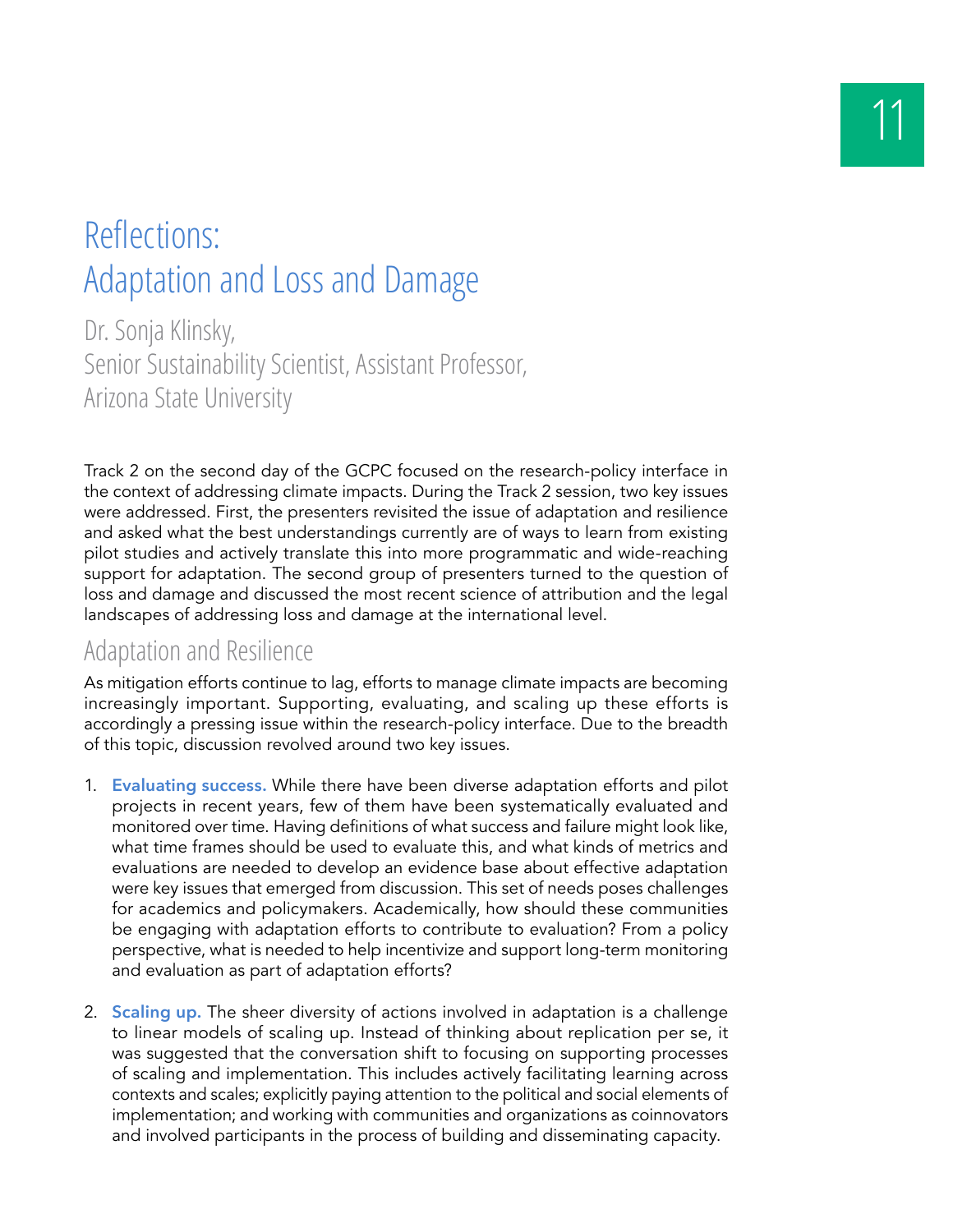# **12** Loss and Damage<br>This session juxtapo

This session juxtaposed legal discussions of loss and damage with new science on attribution and the role of climate change in shaping extreme events.

Within discussions of the legal elements of loss and damage, attention was brought to the ongoing challenges of using legal means to address responsibility for loss both within and beyond the UNFCCC (including through country-to-country cessation and reparation claims, use of human rights law, and use of domestic law). While it was recognized that there are many barriers to using law in this context, it was also acknowledged that these efforts yield knowledge, push the boundaries of international law, and contribute to a larger narrative around loss.

Simultaneously, it was noted that recent scientific advances now mean that probabilistic evidence of the role of climate change in extreme events can be generated using statistical models.

From a research-policy interface perspective:

- To date, attribution studies have been ad hoc and not driven by a systematic global assessment of need or vulnerability. As such, they focus on developed countries and have not sufficiently covered the Global South. There is an explicit need for a scientifically focused research program that broadens the scope of these studies.
- There is ambiguity around how probabilistic event attribution relates to the legal scene. There have been past uses of probabilistic evidence (such as in tobacco legislation) suggesting this could be an area for productive legal enquiry.
- As loss and damage links to climate action, perhaps probabilistic evidence within efforts to use private sector fiduciary responsibility could be a means of pressure for more ambitious mitigation efforts.

This session on climate impacts and the conference participants' responses to them highlighted the challenges of learning and knowledge. An enormous amount of field research on climate impacts is already being undertaken, but to date it remains fragmented, making it difficult for communities and policymakers to benefit from the knowledge gained through these efforts. Perhaps the overarching message of the Track 2 session was a challenge rather than a conclusion. How can researchers, in various capacities, actively support effective learning across contexts and scales to help inform policy decisions?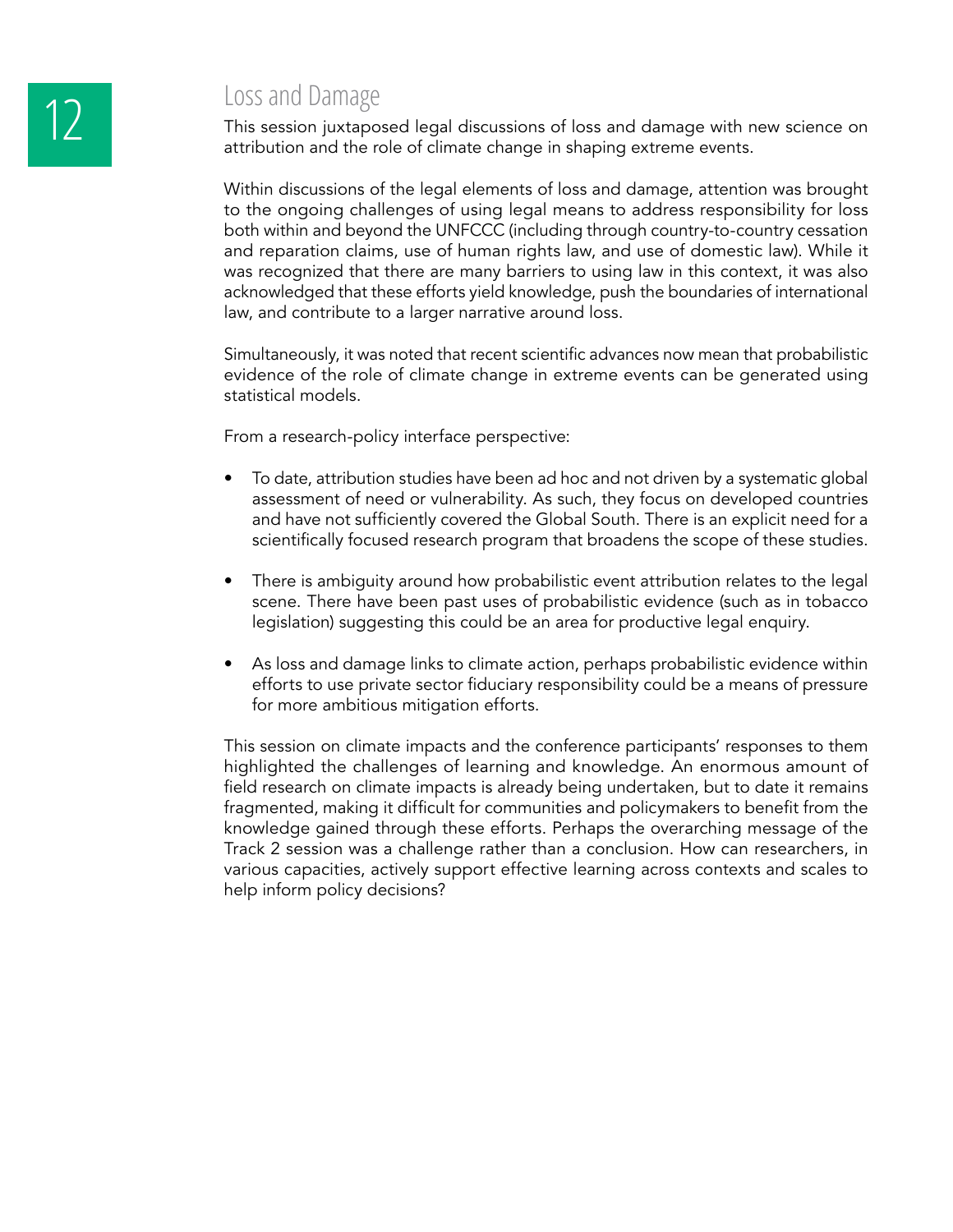# Sessions Overview

#### Session 1: Climate and Development

Speakers Narasimha D. Rao, Research Scholar, Energy, International Institute for Applied Systems Analysis Tim Stumhofer, Climate Finance Fellow, Robert Bosch Foundation Rapporteur Jeffrey Swofford, Ph.D. Student, Arizona State University

## Key Findings

- A comprehensive approach to global climate justice requires connecting broader discussions of differentiating countries' mitigation responsibilities with specific metrics and analysis for defining on-the-ground development needs.
- Although political and pragmatic reasons have kept debt-for-climate swaps out of the mainstream climate policy discourse leading up to the 21st Conference of the Parties to the UNFCCC (COP21) in Paris in December, a modern reexamination of debt-for-climate swaps may help to invigorate new ideas surrounding climate finance.
- Political relevance and applicability remain two essential challenges in operationalizing efforts and ideas related to climate and development at the research and policy interface.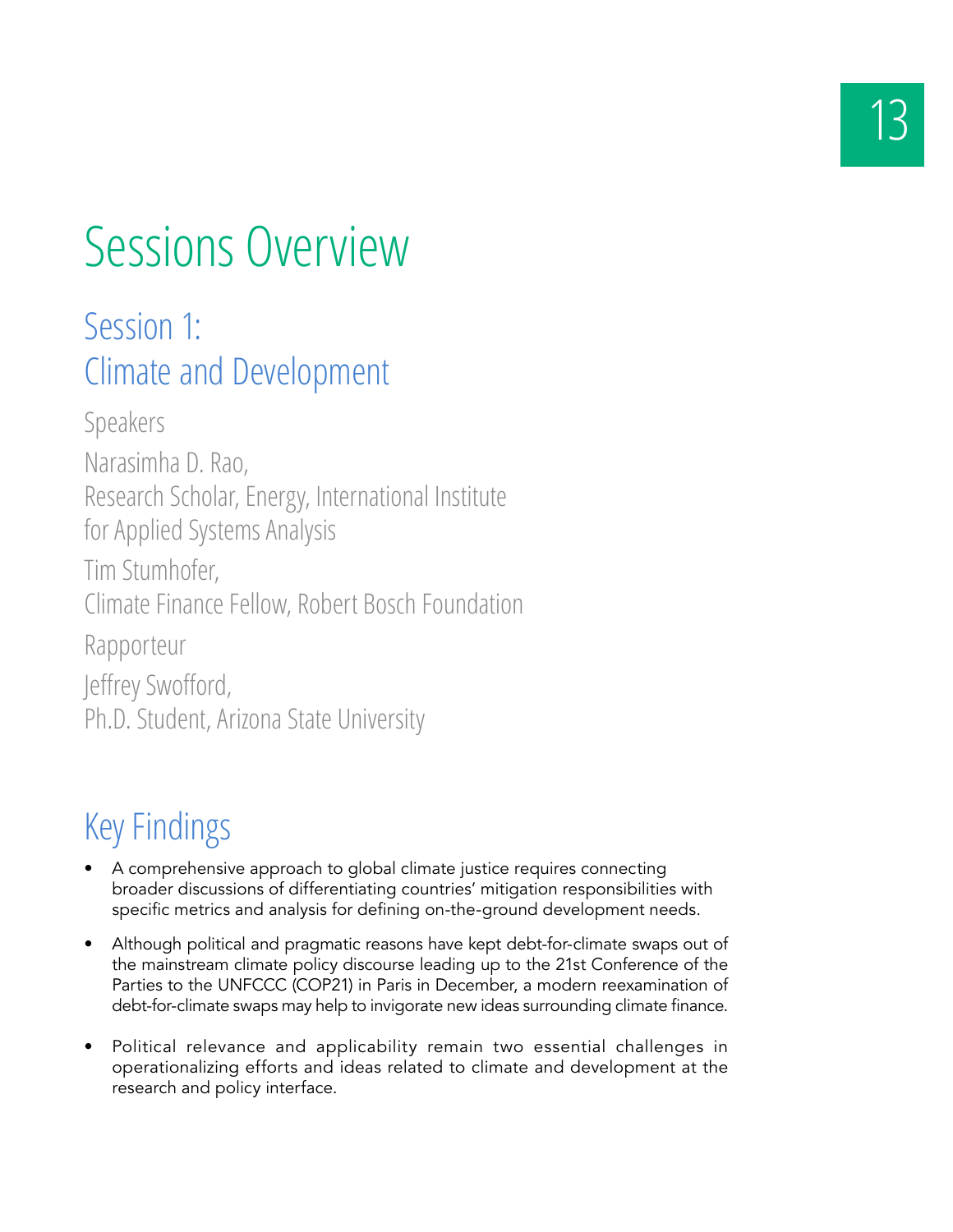Session 1 of the conference consisted of two diverse presentations spanning two<br>critical topics for climate and development: the quantification of development needs<br>and debt-for-climate swaps. critical topics for climate and development: the quantification of development needs and debt-for-climate swaps.

> The first presentation reminded conference participants of the need for dealing with equity and incorporating fairness into climate mitigation efforts. In a 2-degree world, can energy truly be allocated on a per capita quotient for basic human development across the globe? In response to this question, the research presented quantified the development needs of people on the basis of energy use. This research leveraged historical trends in human development as a means for projecting future energy requirements for different countries.

> The session's second presentation provided insight into debt-for-climate swaps, or national debt relief to unlock funds for climate change mitigation and adaptation, as a form of climate finance. Although developed countries committed to mobilize \$100 billion per year, each year, from 2020 onward as part of the Green Climate Fund, this target is not yet actualized. What do we actually mean by mobilize? What finance is eligible and attributable? Although political and pragmatic factors have kept debt-forclimate swaps largely out of the greater climate policy discourse, it is critical to keep reconsidering debt-for-climate swaps given the challenges ahead.

> The overall Session 1 discussion focused on the practical policy applications for operationalizing energy equity and a dialog consisting of several accounts for when debt-for-climate swaps played an important role in climate finance programs. It is uncertain how best to use development analyses as negotiating tools to advance policy discourse and how development data can inform greenhouse development rights. Of particular importance were discussions on whether and how to include normative criteria in development analysis and metrics. This remains a contested topic, as living standards continue to change globally, and fundamental ideas of consumption vary greatly across cultures and political regimes. Capturing the normative dimensions of basic human needs remains a challenging area for development research and policy.

> Debt-for-climate swaps have been successful in the past. During the 1980s, debt-forclimate swaps received significant attention, and conference participants discussed several historical examples. More recently, Poland has included debt-for-climate swaps in its programs and is generally considered a successful project example. Additionally, Indonesia has been a proponent of debt-for-climate language in the UNFCCC negotiating text. These examples could perhaps serve as an entry point to climate negotiations. Nevertheless, debt-for-climate swaps remain marginalized in modern climate policy discourses. Can revisiting debt-for-climate swaps help to reinvigorate climate finance conversations at the international level?

> Session 1 showcased the importance and challenges associated with enhancing political relevance and applicability in the climate research and policy interface. Equity is embedded throughout many dimensions of climate change, yet the research and policy communities continue to struggle with how best to operationalize concepts of equity into a new international agreement. Likewise, as climate finance seeks to play a critical role in the 2015 Paris agreement, what can we learn from past successes in debt-for-climate swaps?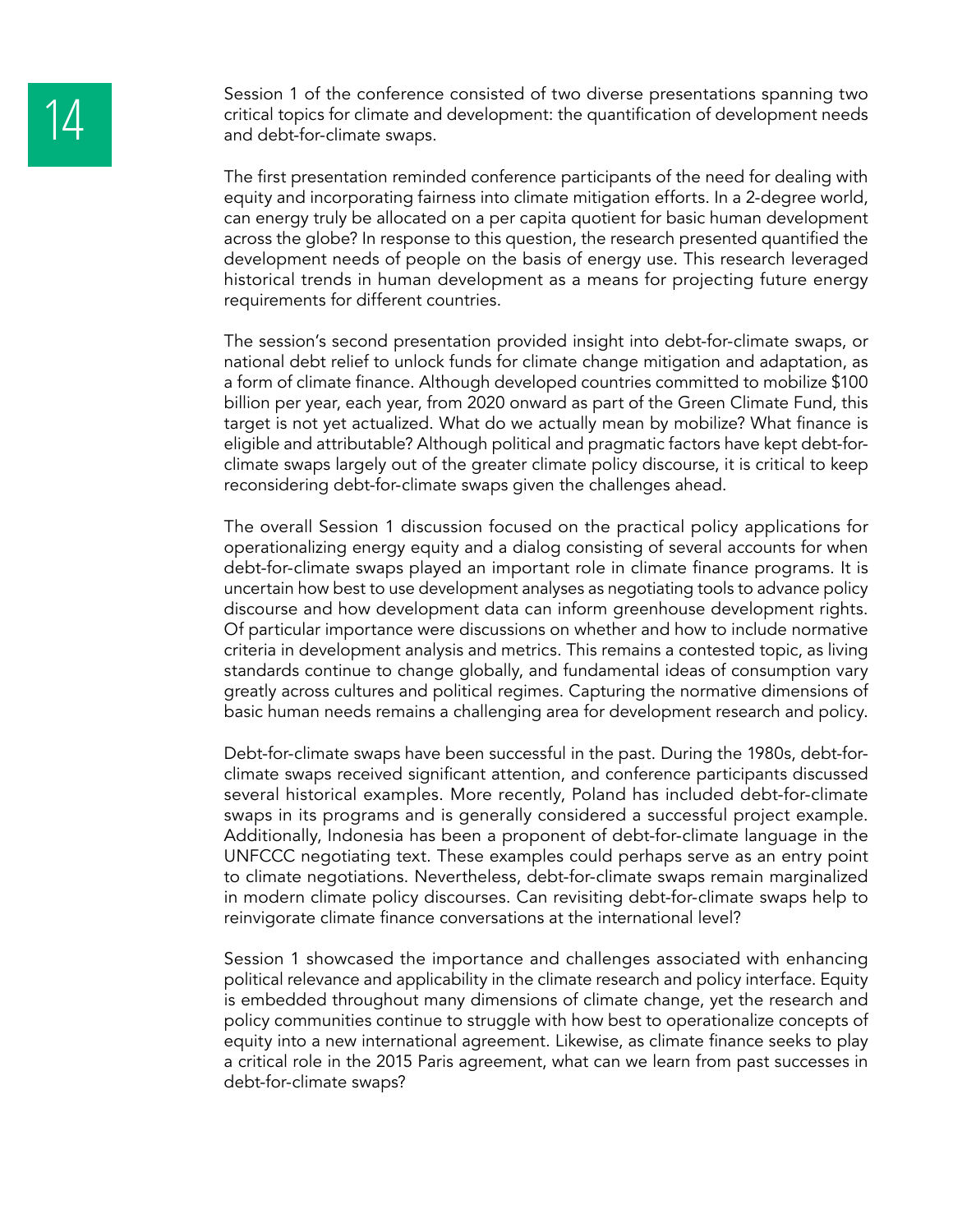## Session 2: Adaptation to Climate Change

Speakers Dumisani Chirambo, Faculty of Environmental Science and Engineering, Department of Civil and Public Law, Brandenburg University of Technology Shailendra Kumar Mandal, National Institute of Technology Rapporteur Jeffrey Swofford, Ph.D. Student, Arizona State University

## Key Findings

- Private-sector forms of innovation have the potential to redefine climate finance in adaptation efforts.
- Improving local climate resilience ultimately depends on improving the institutional capacity of resource managers.
- The research-policy interface itself needs to adapt in order to better contribute to climate change adaptation efforts.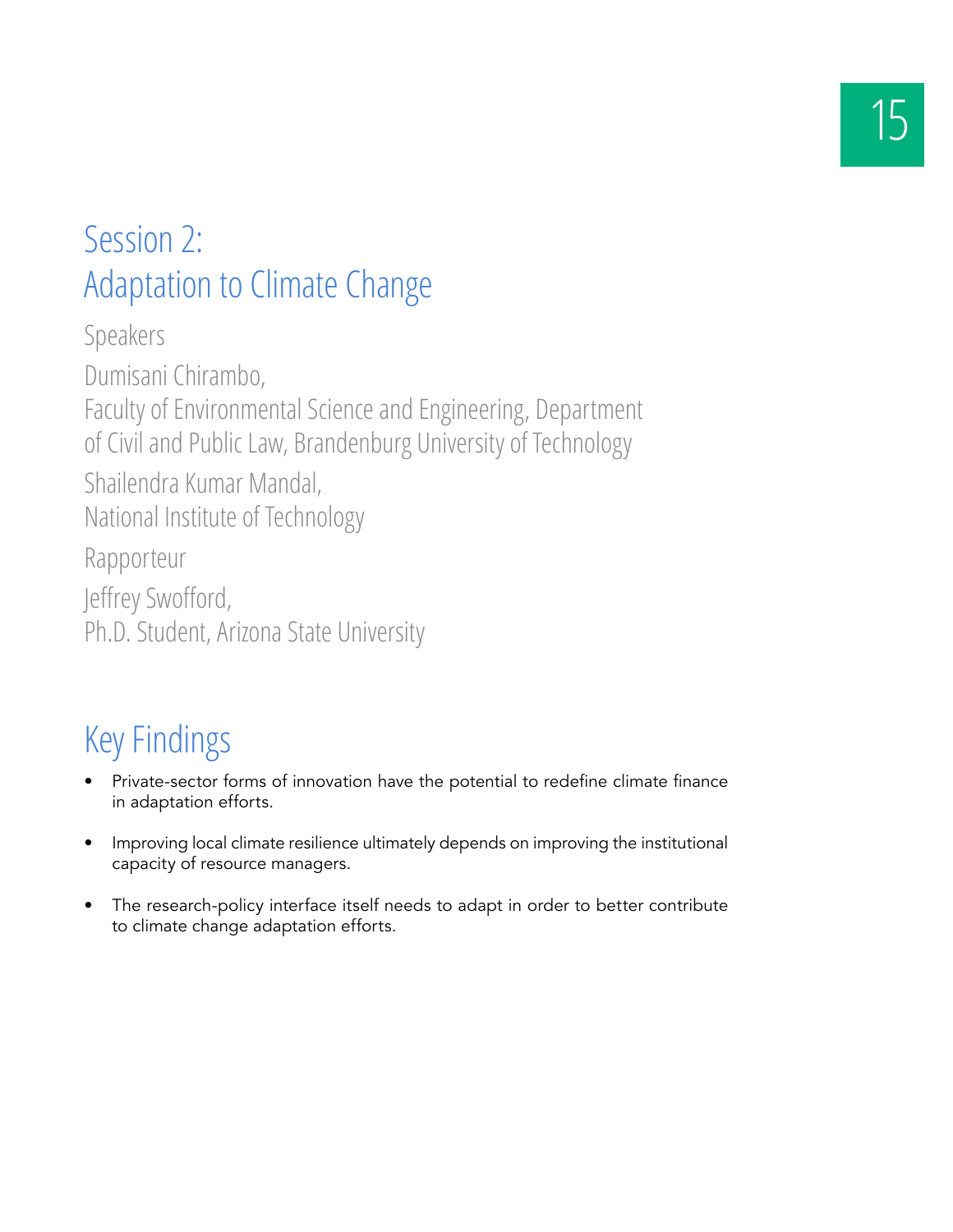Session 2 transitioned the conversation at the conference to climate change adaptation.<br>
The first presentation offered a microfinance framework for adaptation. The session's<br>
second presentation offered a unique and local The first presentation offered a microfinance framework for adaptation. The session's urban planning and urban resilience in the context of water.

> First, a proposal for a new framework of microfinance for climate adaptation was presented. Ninety-one percent of climate finance flows are for mitigation efforts. Some argue that climate change adaptation must be addressed with the same priority as mitigation. In an effort to increase adaptation efforts, the proposed microfinance framework encourages greater participation from private-sector stakeholders through a variety of incentives.

> One objective of the framework is to leverage private-sector forms of innovation in adaptation efforts. Information and communications technology may help to facilitate new forms of innovation. Perhaps the tools and technology are already available; however, they need to be brought together with the right actors in order to create new institutions for effective climate finance for adaptation efforts.

> The second presentation of Session 2 provided a unique and localized perspective, drawing from urban planning and urban resilience in the context of water. The city of Patna, India was presented as a case study to highlight the challenges to implementing climate resilience on the ground. There is often disconnect between international efforts and localized forms of knowledge. By examining local case studies, though, a suite of strategies for building resilience can be developed. Improving local climate resilience will ultimately depend on improving the institutional capacity of resource managers.

> The discussion surrounding the session's presentations produced a number of insights. First, in connecting research to practice for climate adaptation, both presentations exhibited implications for significant institutional change. However, a discussion emerged regarding how research practice, in kind, needs to change in order to co-create the new kinds of innovation for adaptation. Second, conference participants discussed the difference between general development issues, such as eradicating poverty, and those specific to adaptation as a result of climate change. Is this distinction necessary for effective climate change adaptation? Some argued that adaptation efforts and finance is not meant to address general development. Instead, adaptation efforts should help improve institutions' ability to deal with and identify future climate issues, not just current issues. The discussion was not conclusive.

> Session 2 consisted of the two aforementioned presentations that investigated specific cases of climate change adaptation. But the resulting discussion from conference participants called into question the very objectives of climate adaptation. Efforts to tap into new forms of innovation, from areas such as public-private partnerships and localized forms of knowledge, offer a compelling area for future research. Finally, the session provided an opportunity to reflect on how the research-policy interface can itself better adapt to improve contributions made to climate change adaptation efforts.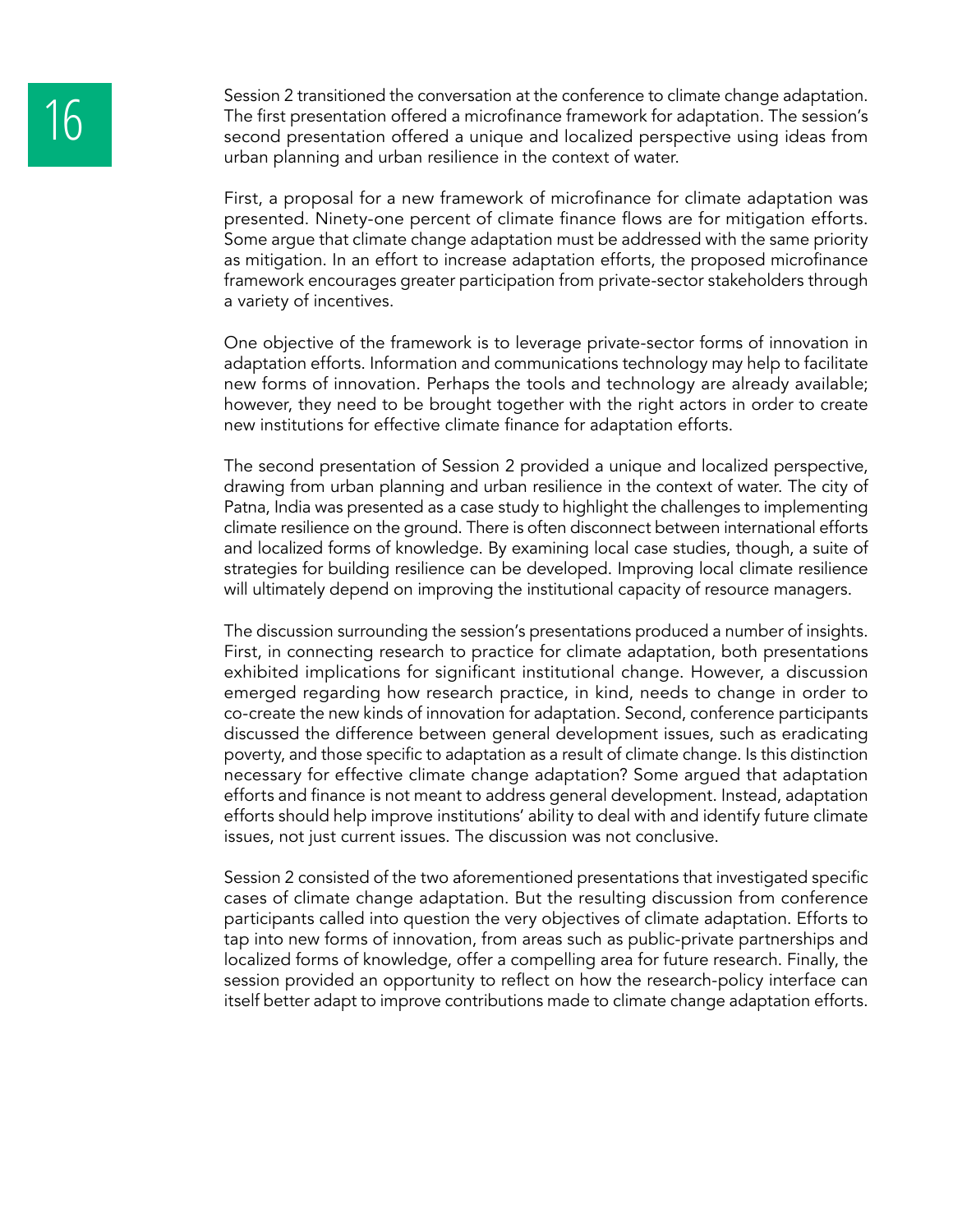## Session 3: Climate Change and Public-Private Partnerships

Speakers

Ahmed Abdel Latif,

Senior Programme Manager for Innovation, Technology and Intellectual Property, International Centre for Trade and Sustainable Development

Mohammad Aatish Khan,

Student, Yale School of Forestry & Environmental Studies, Yale University

Rapporteur

Adis Dzebo,

Research Associate, Stockholm Environment Institute

### Key Findings

- A "one size fits all" for technology transfer to developing countries is not viable, as countries have different needs and circumstances. Differentiated design and access are key elements in accommodating to diverse needs and circumstances.
- Intellectual property rights (IPR) are a big challenge for a large-scale technology transfer in developing countries.
- The UNFCCC should look toward other conventions and multilateral processes to learn of best practices.
- A functioning market structure is needed in order to increase private financing of adaptation.
- Supply chains and climate proofing are two opportunities for the private sector to engage in adaptation activities.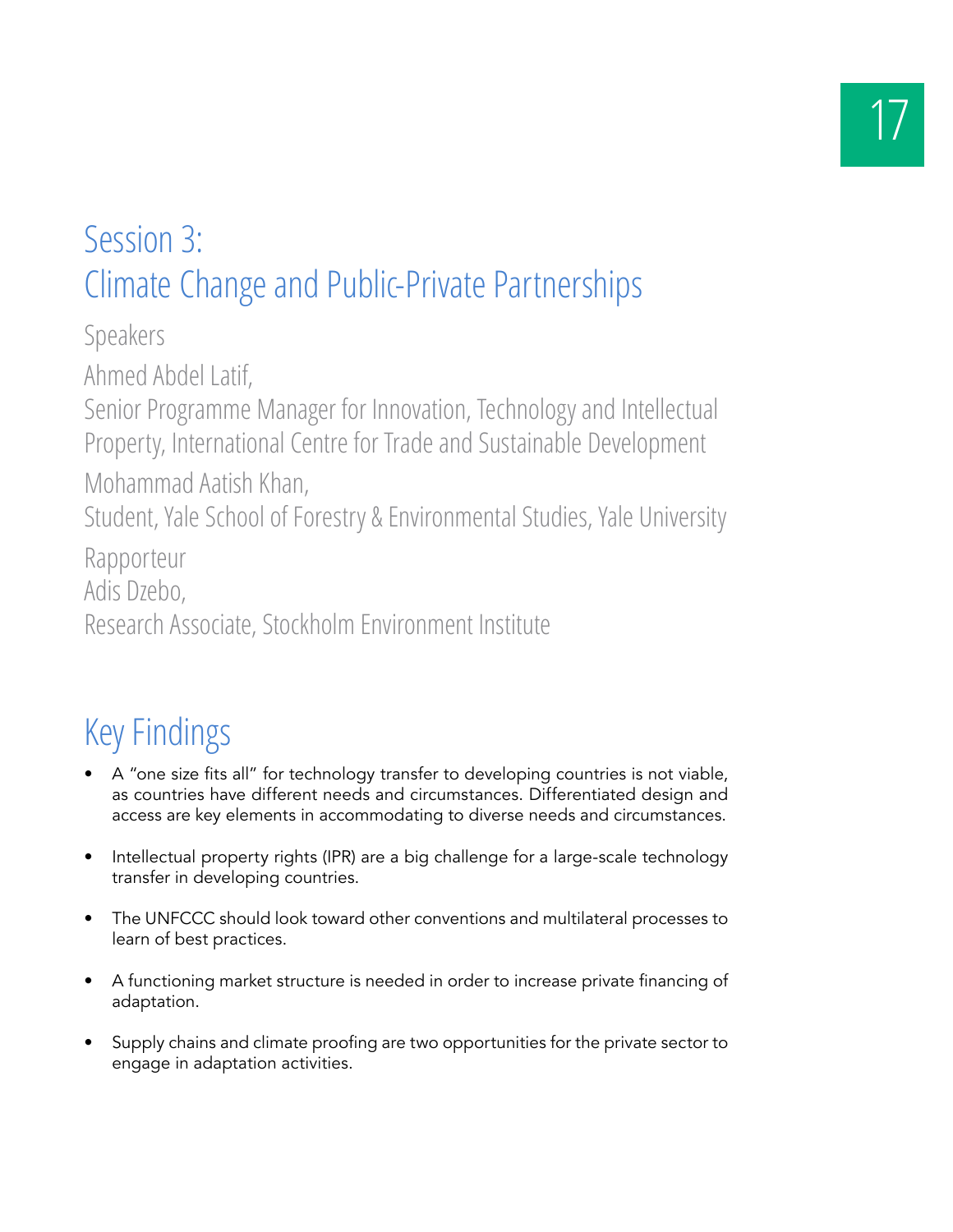Session 3 focused on public-private partnerships (PPP) for climate change activities. It<br>included two presentations focusing on technology transfer and adaptation finance. included two presentations focusing on technology transfer and adaptation finance.

The first presentation argued that PPPs have not been thoroughly addressed in the context of technology transfer and diffusion. It started by providing the historical context of the technology transfer discourse, which began at the Earth Summit in Rio de Janeiro in 1992. However, it was not until the Conference of the Parties to the UNFCCC in Copenhagen in 2009 that a technology mechanism was decided, and it was established under the UNFCCC a year later.

The mechanism consists of an executive committee and an operational body, the Climate Technology Centre and Network. Both entities have been given a mandate to engage with PPPs and have initiated collaboration with the private sector, nongovernmental organizations and academia. In terms of examples of PPPs in technology transfer, there are both bilateral (the US-China clean energy forum) and multilateral (Global Environment Facility PPP programs). However, there are outstanding challenges for technology transfer PPPs, and the presenter illustrated four:

- Diversity of technologies means there are no one-size-fits-all opportunities.
- Countries have different needs and circumstances, which will lead to challenges of design and access.
- Interface with the multilateral framework creates pressure on the UNFCCC to harness these issues into the negotiation process.
- Specific governance issues can exacerbate the challenges.

The postpresentation discussion brought up several issues. The most contentious was IPR, which is a huge challenge for the developing countries. The question of whether PPPs could solve the IPR issues was deemed critical but was left unanswered.

There was also a discussion on whether good examples from other conventions could be used by the UNFCCC as a hook for additional engagement with PPPs. The general conclusion from this discussion was that good examples and best practices are important and should be given more visibility in the negotiations leading to the Paris agreement.

The second presentation assessed PPPs in finance for adaptation, its scope and gaps, and issues and concerns. The main argument of the presentation was that private finance is generally always backed up with good market mechanisms. However, adaptation often occurs in structures where the market is weak and tracking of private adaptation flows are nonexistent. Therefore, there is a huge adaptation funding gap.

Conversely, private finance accounts for 85 percent of all investments, and 90 percent of people in developing countries depend on the private sector for their income. Thus, private finance offers good opportunities to improve supply chains and enhance climate proofing when it comes to adaptation measures at small- and medium-sized enterprises.

The presentation also discussed instruments available and best practices in agriculture, infrastructure, water, and health—particularly direct instruments (public funds to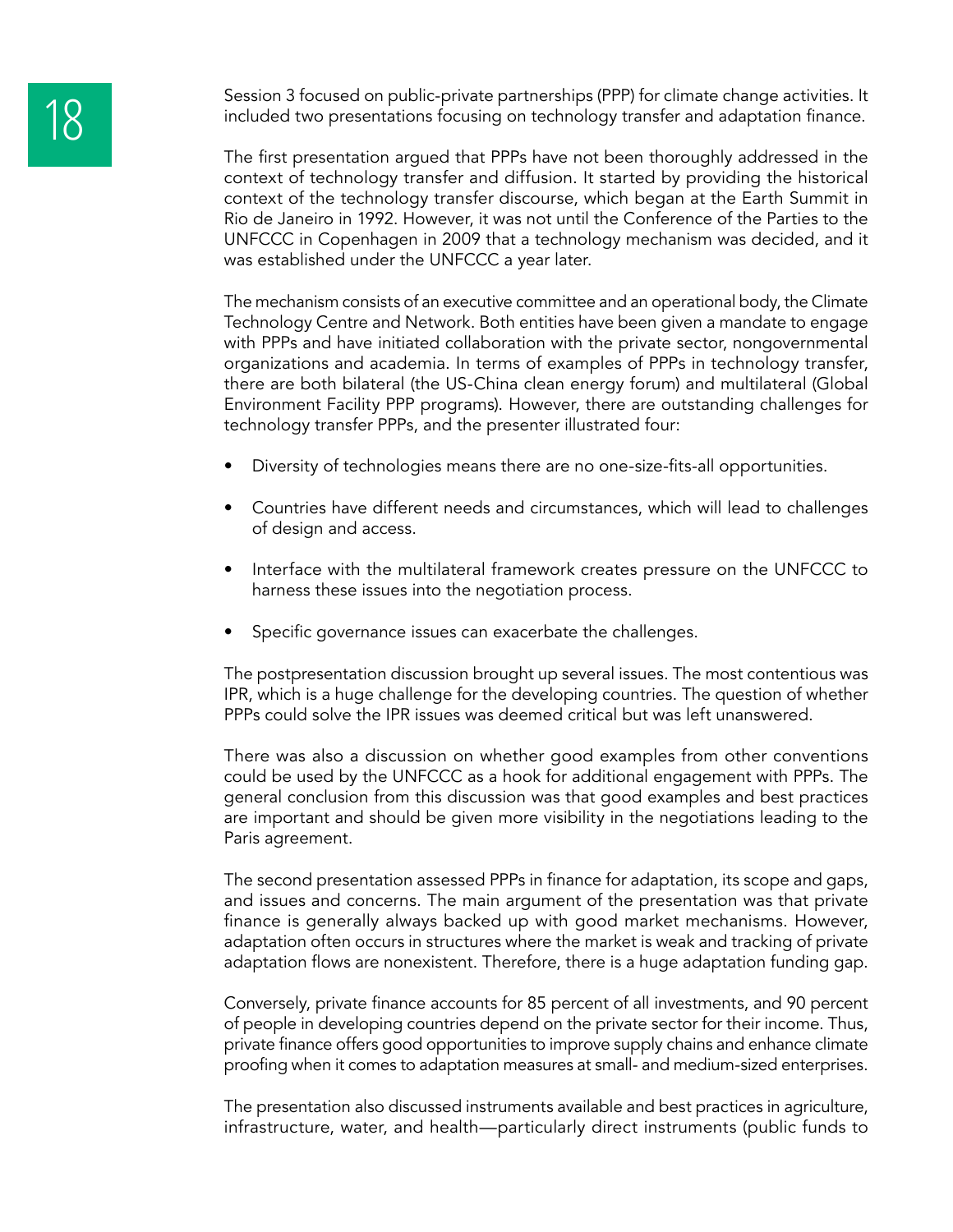incentivize private investment) and indirect instruments (public funds used to create mechanisms for additional leveraging of private finance).

The presentation concluded with lessons learned for innovative approaches, agriculture supply chains, insurance, and regulatory and legal environments. It called for additional policy and research in tracking systems, sector specific approaches and instruments, collaborations, partnerships for resilient technologies and practices, information sharing, and innovative models and successful instruments.

The following discussion focused on the fact that adaptation is today where mitigation was 15 years ago in terms of market mechanisms, so the question is whether it would follow the same trajectory or not. A generally accepted insight of the discussion was that the current tools and mechanisms are not yet thoroughly tested to deem market mechanisms impossible or improbable for adaptation finance.

Another insight echoed by some participants was that the presentation should have included bottom-up, on-the-ground experiences in addition to the top-down approach for collecting data and developing tools and mechanisms for PPPs.

In terms of established market structures, since adaptation today is where mitigation was 15 years ago, there are currently fewer opportunities for the private sector. As shown in the first presentation, there are established mechanisms in the UNFCCC for technology transfer, which has a strong mitigation focus. However, there are still opportunities for PPPs in adaptation, and as the markets mature in developing countries, particularly the least-developed countries, the private sector will find more opportunities to contribute to adaptation.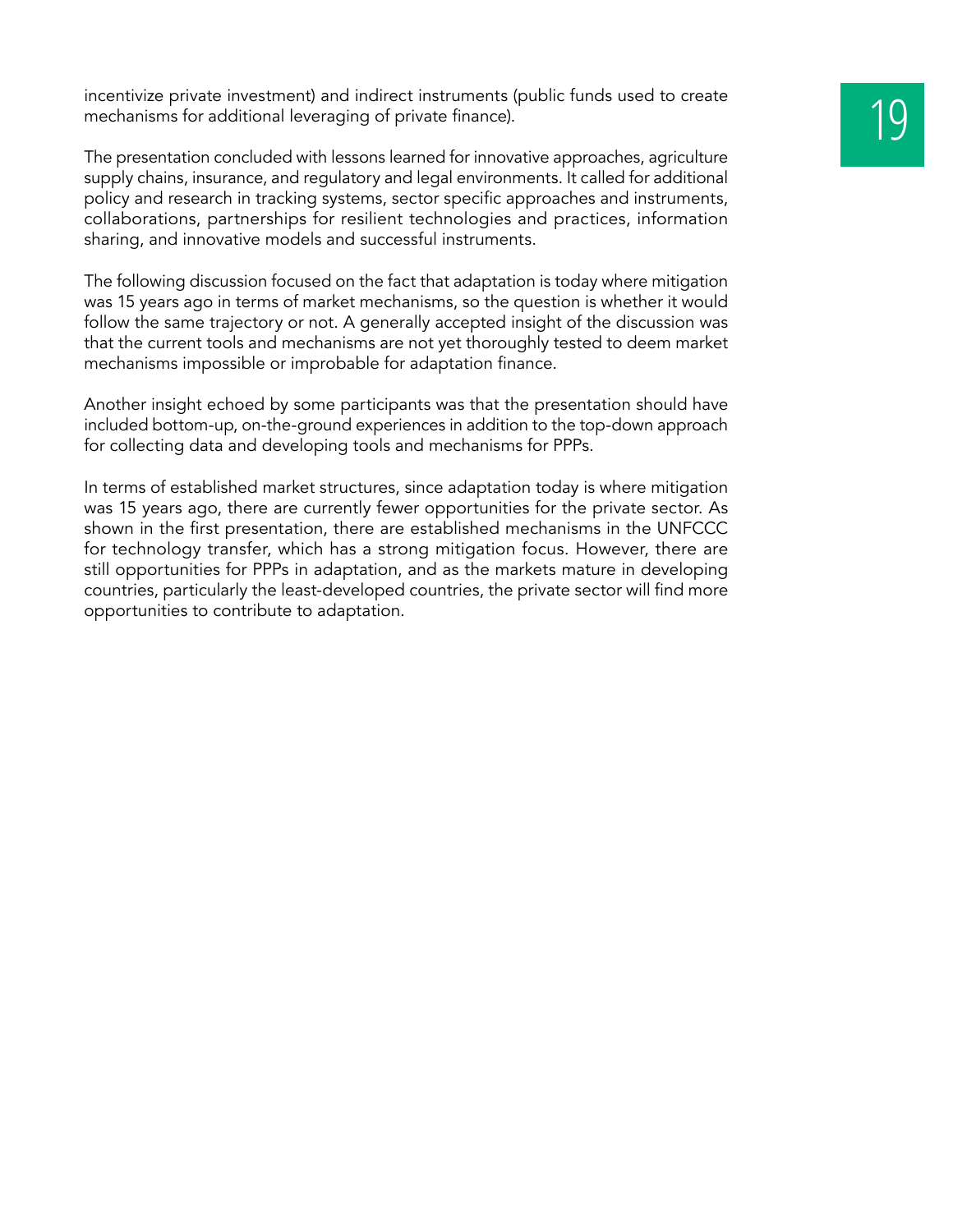### Session 4: Motivating and Enhancing State Action

Speakers

Sylvia Karlsson-Vinkhuyzen, Assistant Professor, Public Administration and Policy Group, Wageningen University Rasmus Karlsson, Senior Letturer, Department of Political Science, Umea University Rapporteur Adis Dzebo, Research Associate, Stockholm Environment Institute

## Key Findings

- Transparency, or access to data on government actions, is key for holding states accountable to their promises.
- Internal accountability within states is crucial for external accountability between states.
- To make renewable energy significantly cheaper than fossil-fuel energy, there needs to be a drastic increase in funding for energy research.
- In order to reach a strong agreement in the UNFCCC, the link between reducing emissions and lower growth and economic development needs to be broken.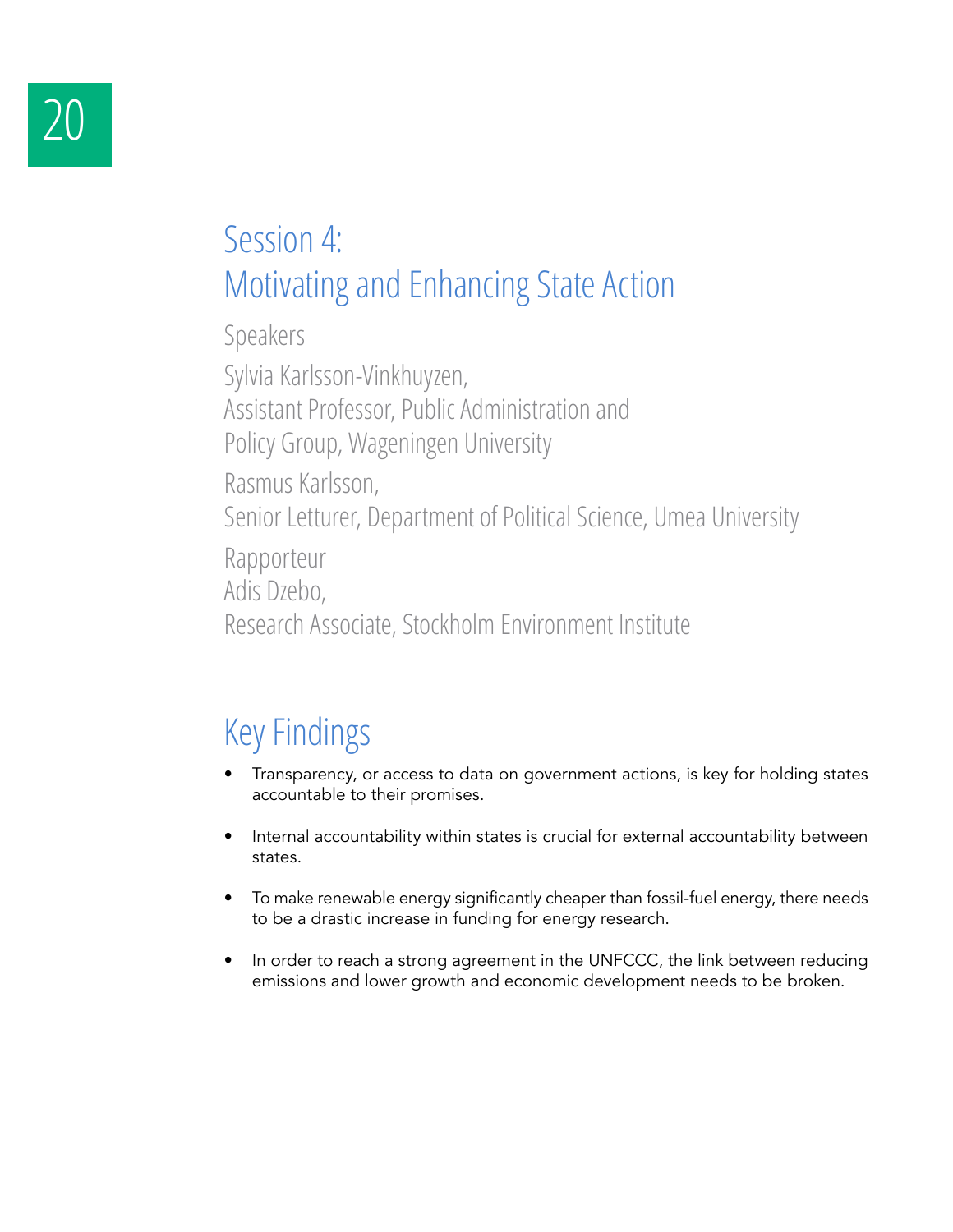Session 4 focused on how to encourage states to enhance their action in the climate<br>realm. It included two presentations on how states can better engage with climate<br>policy through accountability and through technology com realm. It included two presentations on how states can better engage with climate policy through accountability and through technology commitments.

The first presentation focused on how to hold states accountable to their nationally determined contributions, but the main question is, to whom are states accountable? That is, who will/can/should/ hold them to account and with what effect? The presenter introduced pathways consisting of three interconnected issues as they relate to other governments, national parliaments, and the public: accountability, effectiveness, and legitimacy.

All three pathways have strengths and weaknesses and all are dependent on transparency, defined as access to data on government actions. Moreover, a good accountability framework is also dependent on long-term acute awareness and knowledge from interested parties that governments are being sensitive to sanctions. Finally, a fourth pathway, internal accountability within states, was mentioned, as was the need for synergies among the issues for strengthening the pathways.

The discussion about the first presentation was intensive and focused on several topics. One topic was transparency and whether it was needed for good accountability. The generally accepted conclusion from that discussion was that transparency is necessary, even if it is not formalized. Another topic discussed was differentiated accountability between weak and powerful states. It was argued that there is greater demand for powerful states to exercise transparency and to be held accountable. In international law, powerful states can easily hold weaker states to account. However, the presenter argued that while the argument is important in relation to transnational accountability, all governments have (to some extent) power and responsibilities toward their own citizens. Citizens should thus hold their governments responsible instead of pointing at other countries.

The second presentation highlighted the need for a significant increase in basic energy research because although renewable energy is thought to be the solution to global decarbonization, it is insufficient and coal consumption is on the rise. The cause of the lack of sufficient research on innovative energy technologies was explained as a result of nearsighted policymakers fearing to make short-term promises they could not keep related to long-term energy research projects. At the same time, the demand for energy is increasing globally.

However, as the presenter pointed out, as long as there is a link between reducing emissions and economic development, there will be a deadlock in the international climate change negotiations. Increased basic energy research was also highlighted as a potential "peacemaker" between the Global North and South. For example, China, because of the desire to move away from its fossil-fuel-driven economic growth problems, was investing large amounts in energy research, something the presenter argued countries in the Global North should also do as an aspect of healthy competition on a race to the top compared to historic interactions of blame and burden sharing.

The presentation generated an intensive and long discussion on the link between economic theory and the laws of physics in driving investment, or lack thereof, in energy research. It was argued by some participants that basic research is not a silver bullet but is one of many nodes in a complex system of future energy supply. Yet,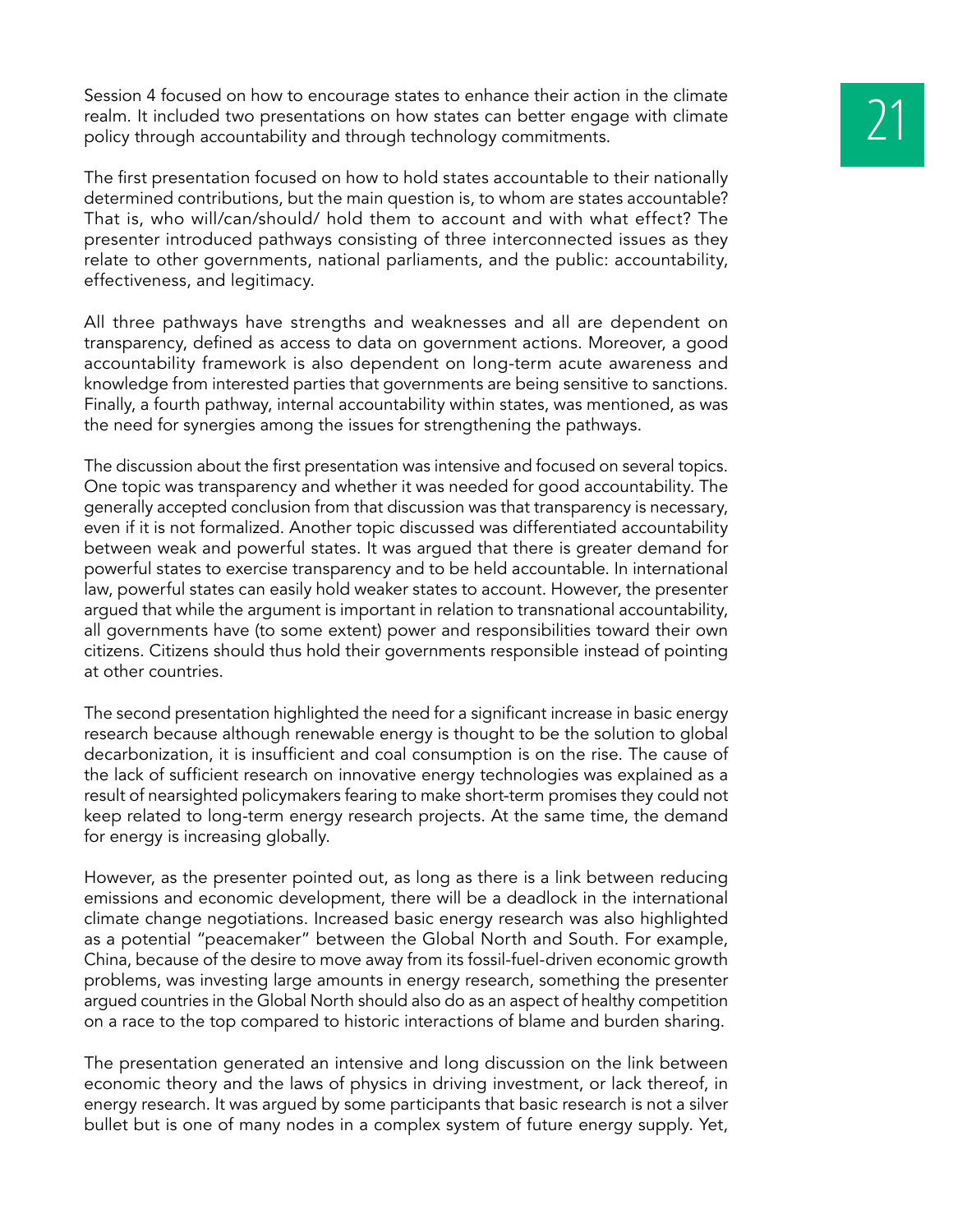another argument questioned the presenter's weak belief in the scalability of existing<br>renewable energy systems such as solar photovoltaic or wind. As solar photovoltaic<br>and wind technologies have improved, their demand fo renewable energy systems such as solar photovoltaic or wind. As solar photovoltaic and wind technologies have improved, their demand for them has risen and costs have declined. Concerns of the past that renewable energy costs would remain too high to encourage high growth in demand have now all but dissipated today. Nevertheless, there was a general agreement that renewable energy technologies have not yet been disseminated at the required speed and scale to satisfy growing energy demand globally. There is still room for technology improvements to help this scaling up, but perhaps new types of energy systems could be discovered if there were more research investment. Therefore, investment in research is needed, yet questions remain as to where it should be allocated.

> Both discussions generated a heated debate on the role of the state. However, participants were in general agreement that states must enhance their actions toward sustainable development. Moreover, the discrepancy in action, capacity, and economic development between states in the North and states in the South, and their roles and responsibilities toward climate change, are still unresolved issues.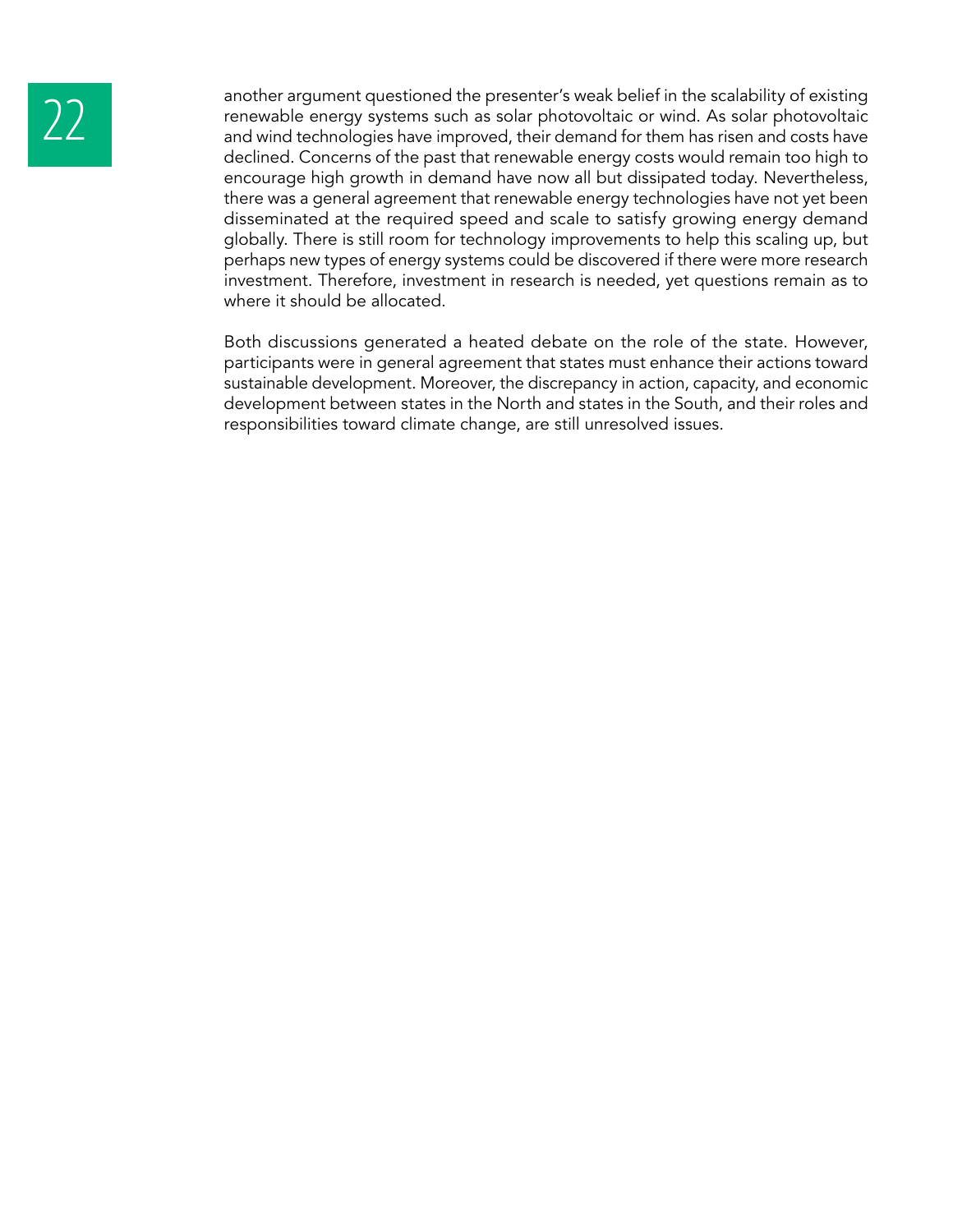## Session 5: Parallel Track 1 – Technology Investment Finance and the Roles for Pricing Carbon in Defining the Club Good

This sessions' chairs and speakers are noted on the conference agenda portion of this report.

Rapporteur Dalindyebo Shabalala, Ph.D., Assistant Professor, International Economic Law Fellow, Institute for Globalisation and International Regulation Faculty of Law, Maastricht University

## Key Findings

- A "club" or networked approach to cooperative actions on climate solutions can provide more benefits to members of the group compared to a unilateral approach.
- Carbon-pricing clubs would need to produce linked benefits including technology and innovation through the use of compatible and complementary policies.
- Public-private partnerships are underrated as an aspect to club-like approaches to cooperative action.
- Although formal institutional regimes could support a club through border carbon adjustment, the institutionalization of club elements will need to occur over time.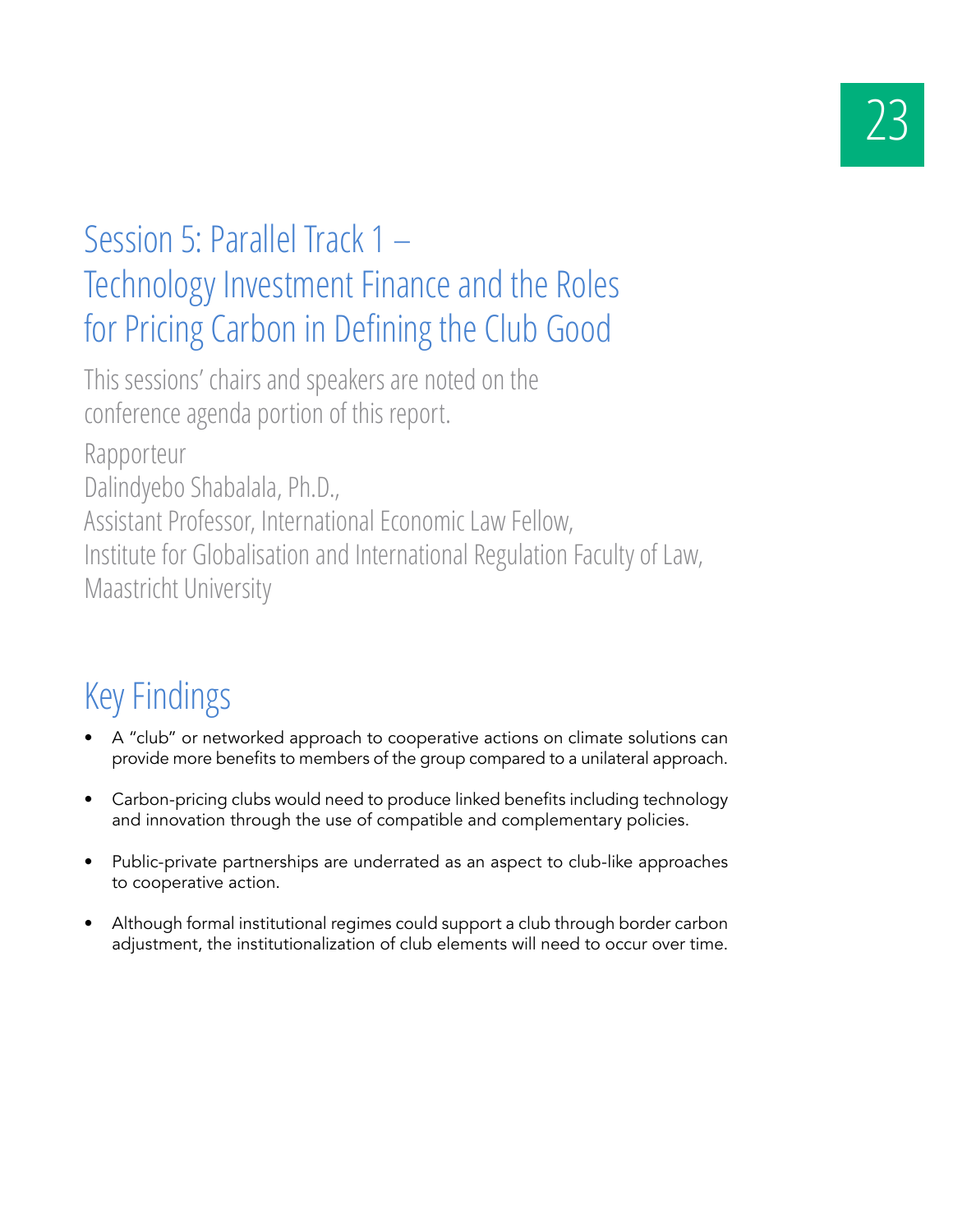

The prime framing for the discussions in Session 5–Track 1 was the idea of a club good,<br>that is, that some groups of countries may proceed more quickly on implementing<br>climate solutions where there is significant overlap a that is, that some groups of countries may proceed more quickly on implementing some extent this reflects the realism that many of the countries now in negotiations are not in a position to commit to significant action in a way that is measurable, reportable, and verifiable and that those countries that are should be able to proceed. The presentations and subsequent discussions were concerned with whether and how a club good could be formed and what would be the elements for participation, incentives for becoming club members, and disincentives for remaining outside of the club. What seemed clear from broader discussions within the conference is that technology cooperation would have to be part of any club framework. Any effective club would have to include commitments and benefits in ways that they will not or cannot in the context of the current multilateral framework. The broader discussion also acknowledged the high price that some club members, such as the European Union, would have to pay in finance and technology support to induce China and India to participate in a club that excludes the United States. One way around this would be to look at subtopical club regimes, such as a carbon pricing regime (e.g., carbon trading), that could function as clubs. Participants discussed how to define the kinds of policy areas that would be susceptible to club good agreements and that could contribute to increasing the ambition of climate action.

> The first key issue was to reconsider the role of carbon pricing and examine when and how it has succeeded as a policy option and as something that can realistically be taken up by countries within the club goods approach. This was driven by the realization that any such pricing mechanism would have to include the complementary policies in technology generation and technology transfer. The traditional link between proper carbon pricing and incentives for technology markets is needed to address global emissions reductions, but there were questions regarding the extent to which the club good framework could address the burden-sharing element of investment in creating and distributing technologies. Some participants expressed skepticism about the ability of such pricing to enable radical innovation.

> The group had a very vibrant discussion around Vikram Widge's technical and thoughtprovoking presentation on linkage between carbon pricing regimes. It was a practical approach to how a club could be formed across differentiated carbon pricing regimes. The presentation was essentially a demonstration of an alternative to a unitary global pricing regime, but questions were raised about comparability across regimes, as well as fungibility. While there was agreement that it presented an elegant solution to a "wicked" problem, it was unclear whether it presented new complexities that were comparable to the existing problems in the multilateral negotiations in setting a global price on carbon.

> The group was largely in consensus that while carbon pricing through whatever mechanism was a necessity, it really could not be implemented without also ensuring equitable energy access. To that point, Narasimha Rao's, research scholar, Energy, International Institute for Applied Systems Analysis, presentation argued that in getting around the use of weak proxies for carbon space such as per capita emissions, researchers and policymakers should focus directly on the core of the equity issue, which is energy access. He argued that any regime imposing emissions-reductions obligations, especially through carbon pricing, would have to ensure that energy use and energy access were equitably distributed to those most in need. He argued that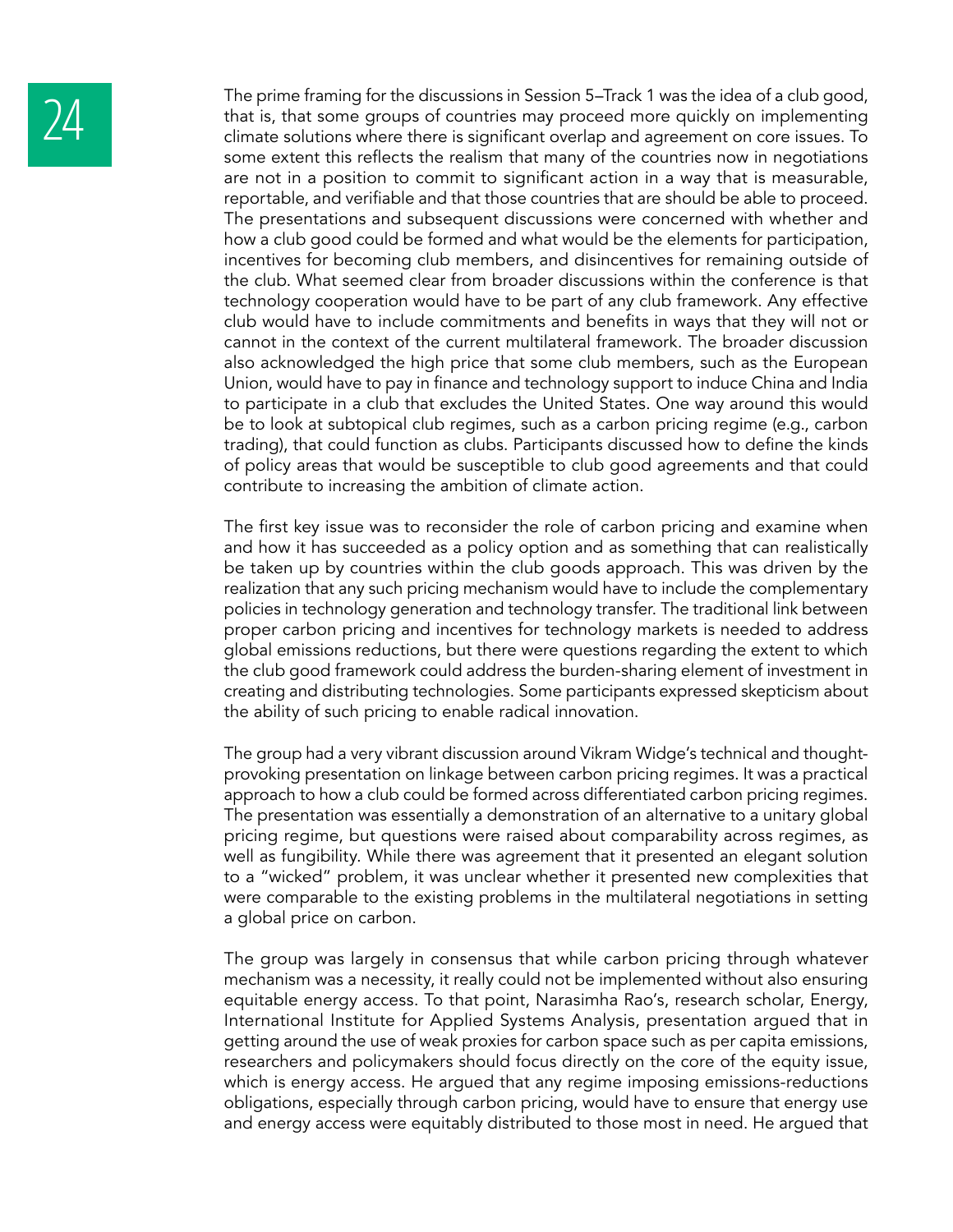Kasturi Das, associate professor of Economics and Strategy Area, Institute of Management Technology, provided a succinct analysis of how much room there was in international trade law and international economic law to impose differential treatment to non-club members, such as through the use of border carbon adjustments (BCAs). She concluded that there is significant gray area, especially with the concept of BCAs. There was agreement from the floor that trade experts were far more sanguine about the possibilities and that World Trade Organization compatibility was a design issue rather than a legal barrier.

Ahmed Abdel Latif, senior programme manager for Innovation, Technology and Intellectual Property, International Centre for Trade and Sustainable Development , presented on the role of PPPs in technology transfer. He pointed to several challenges for PPPs, but especially the interface with the multilateral framework and whether such PPPs may best be formed at the national level or at the international level. It seemed clear that for successful technology transfer, these must be international and will require provisions that ensure broad deployment of technologies. In a sense, PPPs, if broadly constructed, are a form of club and capable of generating club goods either co-extensively with a broader club agreement or as a subelement of a broader club agreement. PPPs make sense in that they allow governments to provide missing capital or other infrastructure to enable innovations to get through the technology valley of death that prevents proper commercialization of technologies, while ensuring positive public policy outcomes in terms of deployment and distribution.

The discussion was recapped and reframed by Heleen de Coninck's proposal for what a club good approach would look like. This would involve three main elements: a commitment to some level of carbon pricing, a commitment to funding technology research development and dissemination, and use of border carbon adjustments. The questions she raised regarding club design were: Which countries? Which institutional structure? Comments from the rest of the group addressed whether the political conditions for use of BCAs existed, referencing the EU emissions trading scheme around aviation emissions. In particular, what carrots could be made available to get India and China into the club? One commenter noted that existing negotiating groups could be the basis of club formation, although these did not cut across the developed and developing country divide. The group considered that while presenting real opportunities for increasing ambition, formulating the institutional structures would be complex, and it remains unclear whether they would be less complex than the current negotiating framework.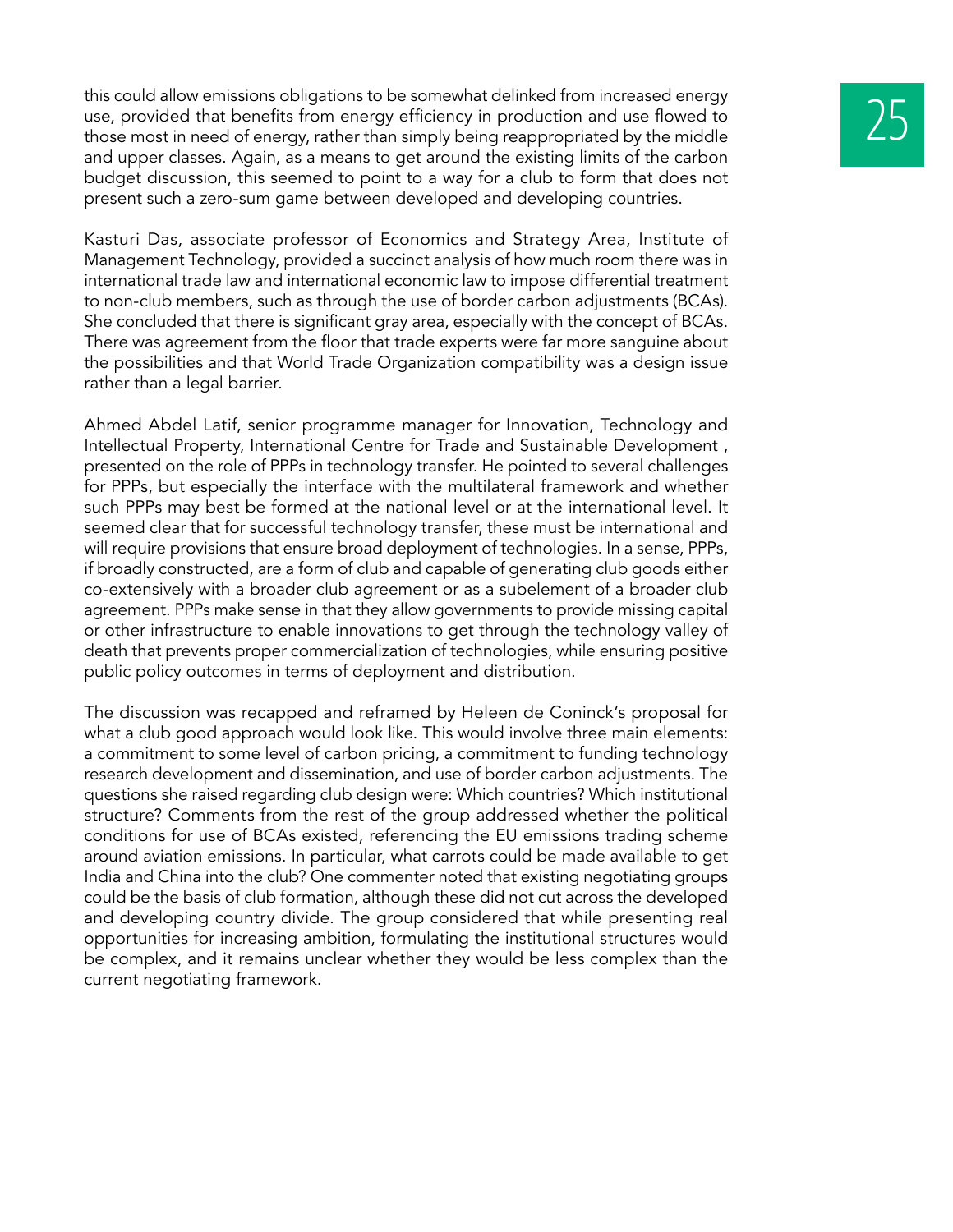#### Session 5: Parallel Track 2 – Dealing with Impacts on Adaptation and Loss and Damage

This sessions' chairs and speakers are noted on the conference agenda portion of this report.

Rapporteur Radhika Mittal, Ph.D., Media Sociologist and Public Discourse Analyst

## Key Findings on Adaptation

- An attempt to inject some structure in participatory and monitoring processes will go a long way in the establishment of learning and sharing platforms and a feedback mechanism that could involve policymakers and on-the-ground actors.
- We need to continually assess and examine the way we frame adaptation and resilience as researchers and practitioners. This will be key to developing socioecological resilience and work toward reducing vulnerability and strengthening capacity.
- It is essential to listen to what the research and scientific communities are outlining for adaptation discourse, to identify the role of knowledge brokers and international organizations, and to identify and welcome the contribution of less-powerful actors in the framing of adaptation practices.
- The task ahead is to develop climate resilient pathways that incorporate sustainable development, climate adaptation, and methods for working within planetary boundaries, incorporating a bouquet of responses from across stakeholders and sectors (including governance, science, finance, and monitoring processes).
- Researchers and policymakers need to recognize adaptation is a genre (a paradigm in discourse) and process, and ask what it means on the ground before enacting it. For instance, adaptation involves working through issues, from sustainable agriculture to gender to biodiversity conservation to sustainable livelihoods to building capacity for water resource management.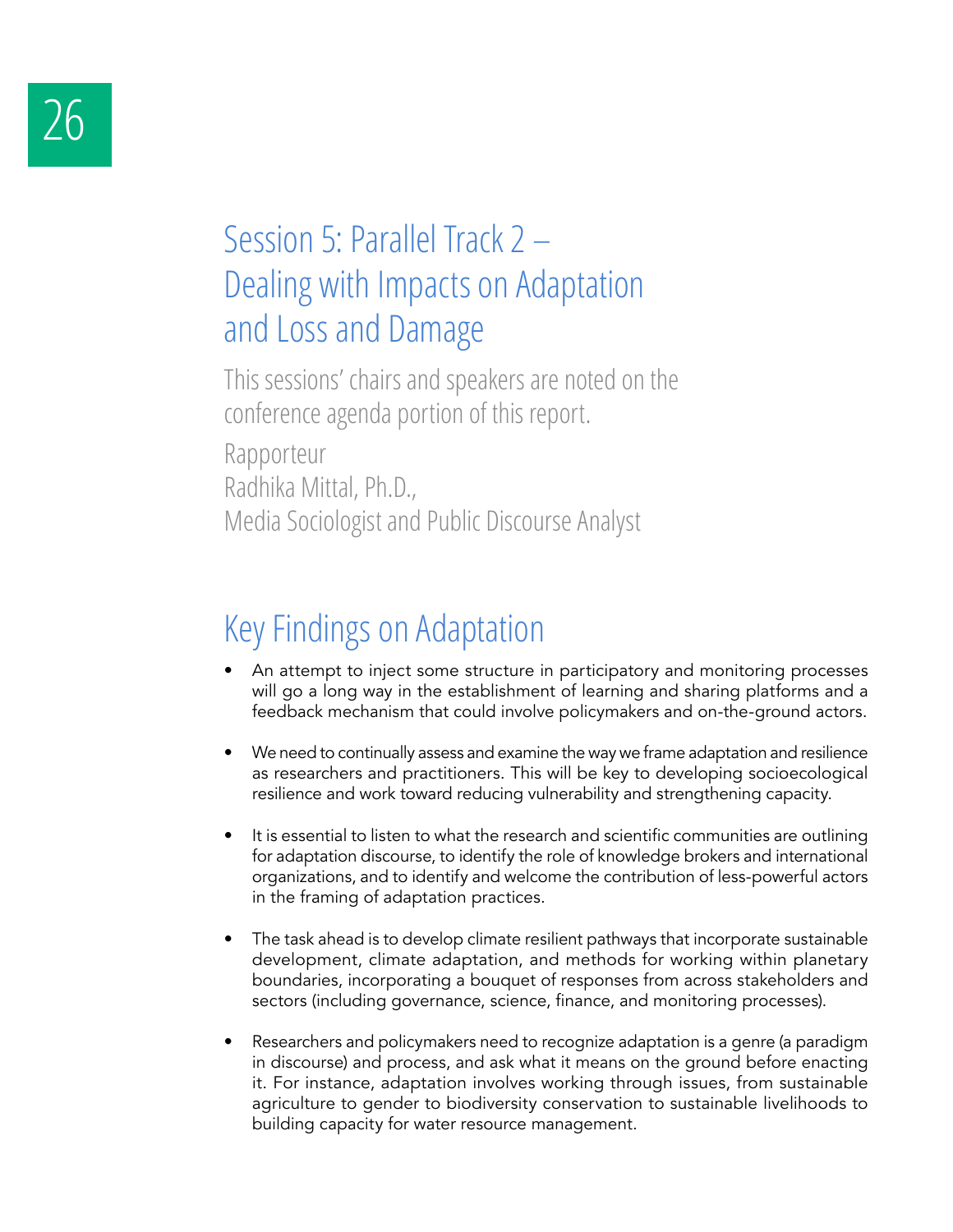- Adaptation cuts across boundaries of knowledge brokerage and policy<br>
engagement. It involves developed knowledge and management pathways as well<br>
as transdisciplinary research. Within the policy-research interface, futur engagement. It involves developed knowledge and management pathways as well for adaptation need to move from being linear to collaborative, from being information intermediaries to innovative brokers and co-creators of knowledge, from being mere producers of information to becoming more-involved participants.
- Scaling up, not adaptation, is a large conceptual and practical challenge for which a theory of change approach might need to be crafted where pathways and actors may vary but capacity, templates, and mechanisms can be enabled in a flexible manner to be applied across the board for the long term.

#### Key Findings on Loss and Damage

- Focusing on recent, budding research might help speed up some aspects of probabilistic event attribution, enabling better management of any future disaster. Applying and replicating probabilistic event attribution to data in other parts of the world will also have comparative value for future research.
- A research agenda that looks at compensation-fund options and models for loss and damage, say, for instance, in the case of small island nations, is the need of the hour. Other interdisciplinary research could look at attribution of responsibility to particular actors and then involve them in the compensation process, for example, oil corporations and other natural-resource-intensive firms.
- Key questions that need to be addressed around loss and damage include:
	- ο Are they part of or separate from adaptation?
	- ο Is the Warsaw International Mechanism sufficient, or does it need to be strengthened?
	- ο How will a new instrument, if required, be different?
	- ο Within the compensation process, who will be the beneficiaries, and who will provide funding and support?
- Any solution requires solidarity and collective responsibility on the part of the various actors.
- A stronger, richer, more-nuanced narrative is required to generate more-meaningful discussion around climate change related to loss and damage.
- Inventories of understanding what exactly loss and damage are would be valuable for communication, log keeping, and enabling better future action and knowledge sharing (within the UNFCCC framework).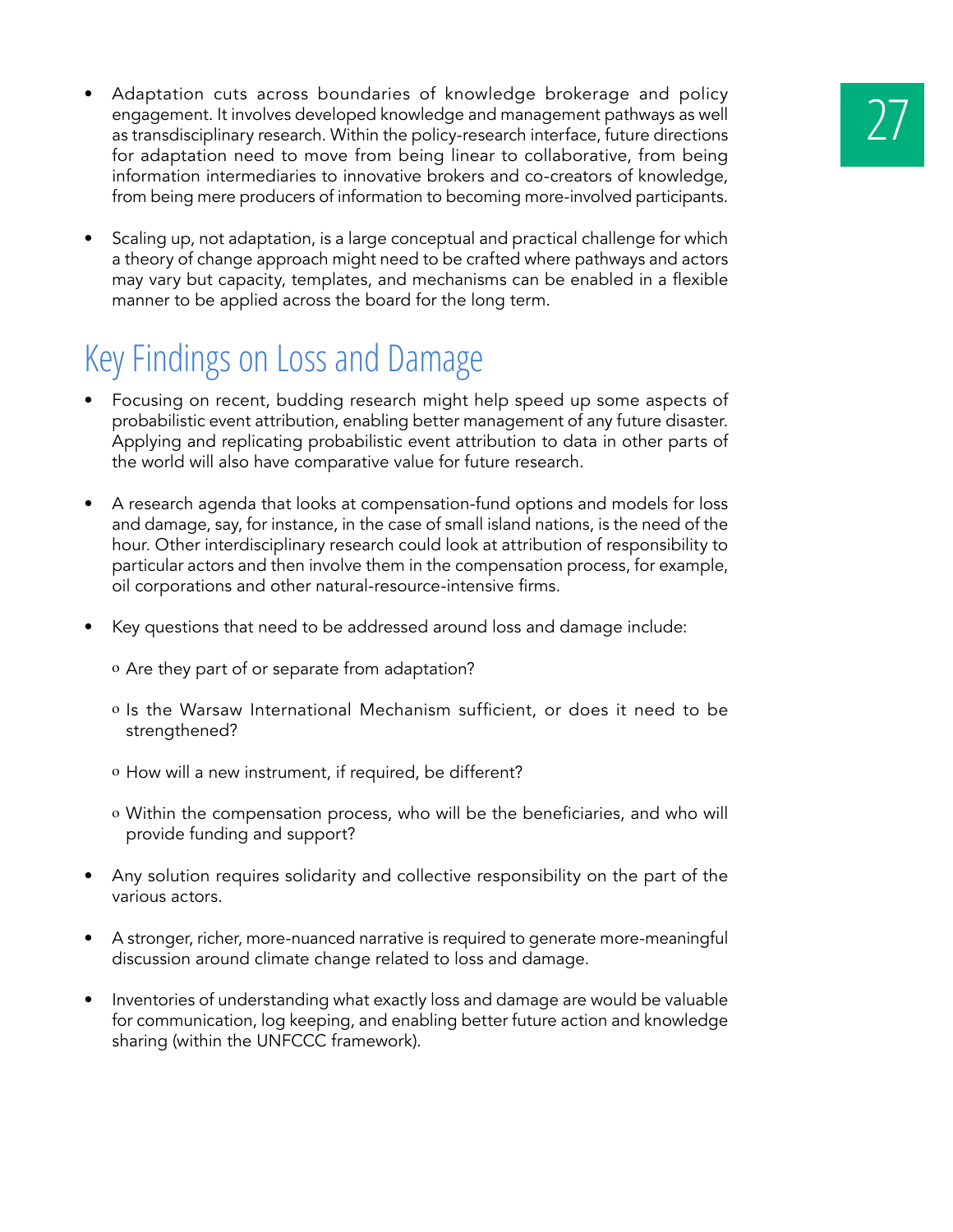28 Session 5–Track 2 brought to the fore deeper issues in managing the gamut of<br>concerns that researchers, policymakers, and practitioners grapple with in practically<br>operationalizing climate change adaptation. In two part concerns that researchers, policymakers, and practitioners grapple with in practically operationalizing climate change adaptation. In two parts, one on adaptation (and resilience) and the other on loss and damage, experts examined and presented work on the ground that has value across communities and organizations. They questioned notions of what it means to adapt, to build long-lasting value for adaptation, to manage loss, and to assess both damage and risk in legal, scientific, and social terms.

> The session on adaptation dealt with adaptation to climate change at the local level and the challenges it brings with it, from capacity sharing and institutional responses to bridging the gap between actors across adaptation networks. Case studies from Ethiopia to northeastern India helped relate and contextualize field experiences on routine adaptation practices. Overarching themes on adaptation and resilience dealt with distilling and bettering the research policy interface, preparing for vulnerability, developing capacity and pathways to resilience, and scaling up, not only transdisciplinary, participative work but also transformational, development-oriented adaptation to climate change.

> The presentations provided detailed insights into the roles that diverse actors play in the adaptation process and the capacity for institutional responses that would allow for the movement of actors from being simply intermediaries or translators of knowledge to becoming knowledge brokers, co-innovators, and involved participants in the process of building and disseminating capacity. Scaling up adaptation came to be seen not as a linear process but instead a conceptual and practical challenge, dependent on engagement and monitoring across policymakers, scientists, financers, and other stakeholders, particularly pathfinders or pilot runners working on the ground. Scenarios from the field and on-the-ground experiences helped demonstrate the need for learning-sharing platforms and the diverse involvements necessary at the level of technological know-how, business development, and rehabilitation work.

> The session on loss and damage delved into the probabilistic nature of science, nuances of modeling extreme weather events, and the uncertain legal arena of assessing and compensating loss and damages. Scientific evidence and widespread agreement in the area of probabilistic event attribution are key to strengthening concepts around loss and damage and formulating policy around extreme weather events. Legally, loss and damage are largely understood under the arena of adaptation to climate change and not independently. While states agree on expected action in the event of any loss and damage, they have not clarified instruments, modes, compensation regimes, and lines of differentiation (to identify climate-change-related compensation).

> Presentations helped dispel common assumptions in attributing extreme weather events directly to climate change. They outlined the longitudinal, intensive, repetitive, statistically valid science required to attribute even a single event to anthropogenic climate change. Probabilistic event attribution requires simulations and observations over many events and taking into consideration many other factors: geographical, atmospheric, and computational. Immediate, robust answers may not be forthcoming. Attribution instantly has social and policy implications and raises concerns and/ or directions for adaptation. The lack of clear conceptualizations around loss and damage make connecting the dots a tough process. In the absence of a clear definition and a succinct action agenda, and given the ambiguity around responsibility and binding resolutions, there are risks. The areas of risk include the management of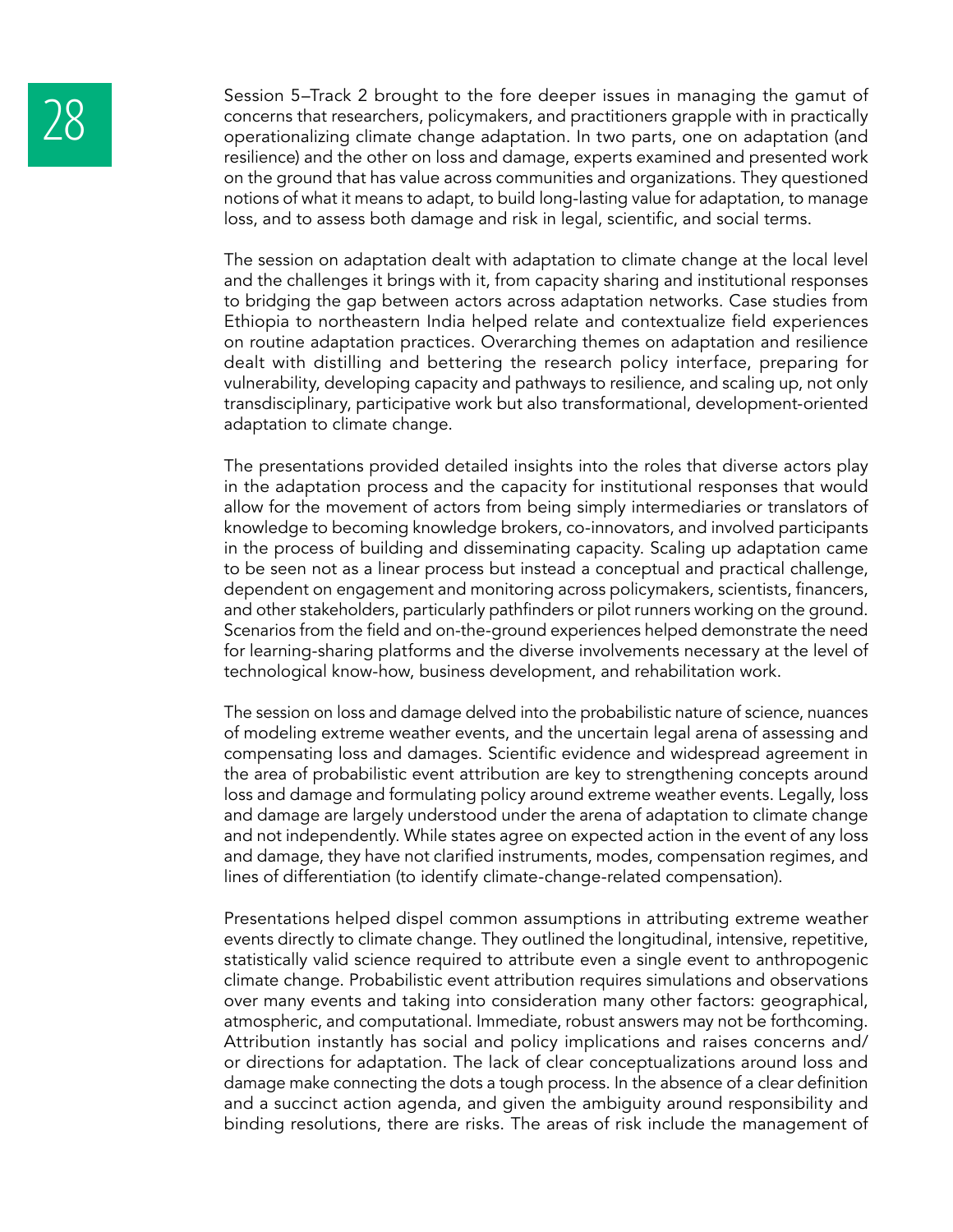human mobility, noneconomic losses, compensation and liability, instrumentation and enacting, support, funding, and the identification of beneficiaries.

Some specific research agendas that can be identified here include developing mechanisms to listen to what the research community is telling the public and policymakers about adaptation and resilience, and structuring these insights to develop templates. There is a need for the academic community to help close the feedback loops and bridge gaps between formulation, outcome, and delivery structures. Other concerns include thinking about how local challenges will be integrated vis-avis development. Merging local, on-the-ground efforts with state action plans and governance measures is key, and scaling up adaptation needs to be expanded.

It is important to ask how we plan to measure capacity building and resilience, and then think about lessons learned accordingly. With such multifaceted aspects to climate change impacts, the challenge remains to break down each thread and unpack essential, concentrated research efforts and policy recommendations.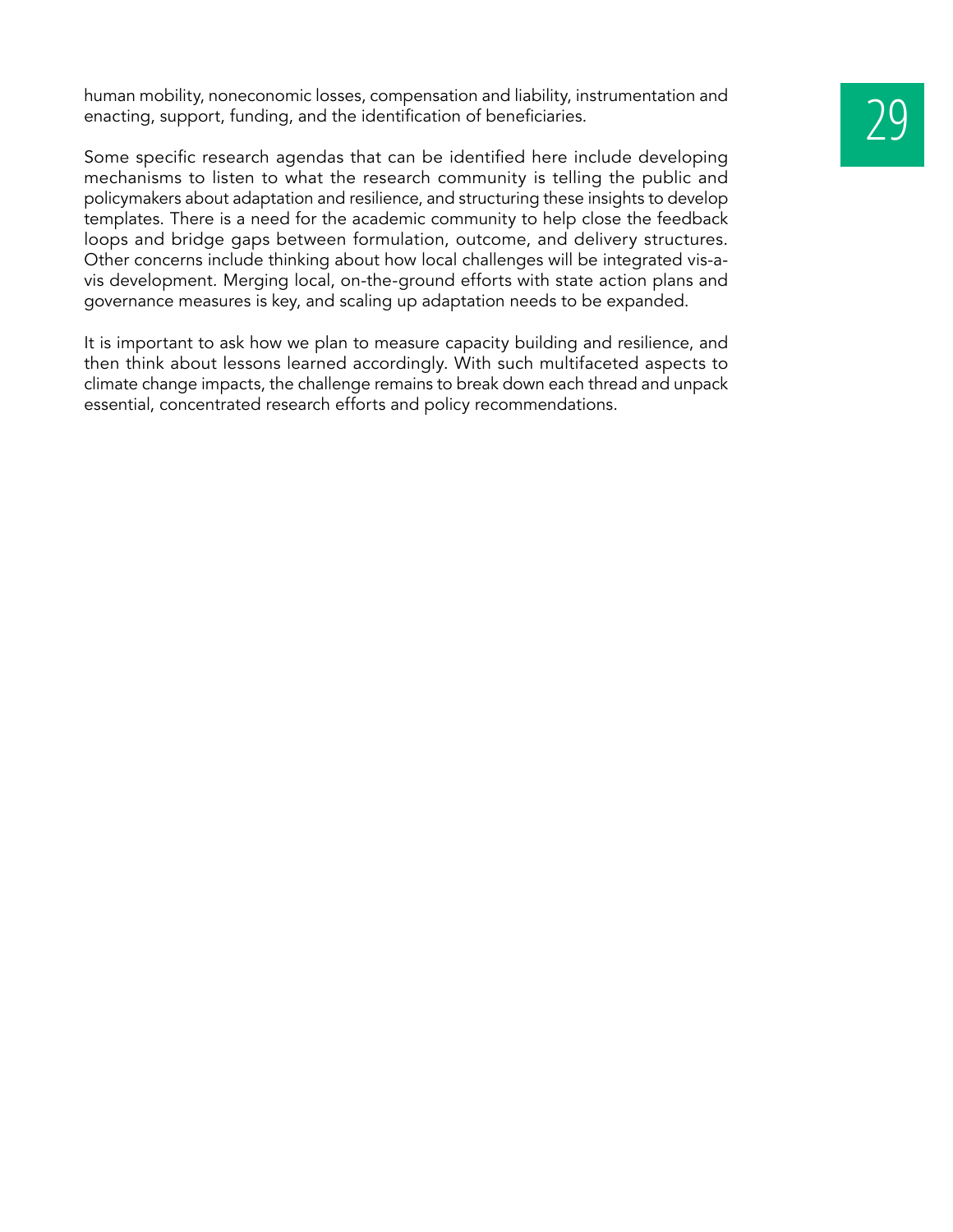### Session 6: New Approaches to Building Capacity

This sessions' chair and speakers are noted on the conference agenda portion of this report.

Rapporteurs Adis Dzebo, Research Associate, Stockholm Environment Institute Jeffrey Swofford, Ph.D. Student, Arizona State University

## Key Findings

- Disseminating technologies requires building capacity through advocacy, technology development, pilot studies, and strong policy.
- Markets alone will not build capacity in the short time that is required for climate action. Therefore, there is a role for the state and civil society to accelerate and strengthen the process of capacity building.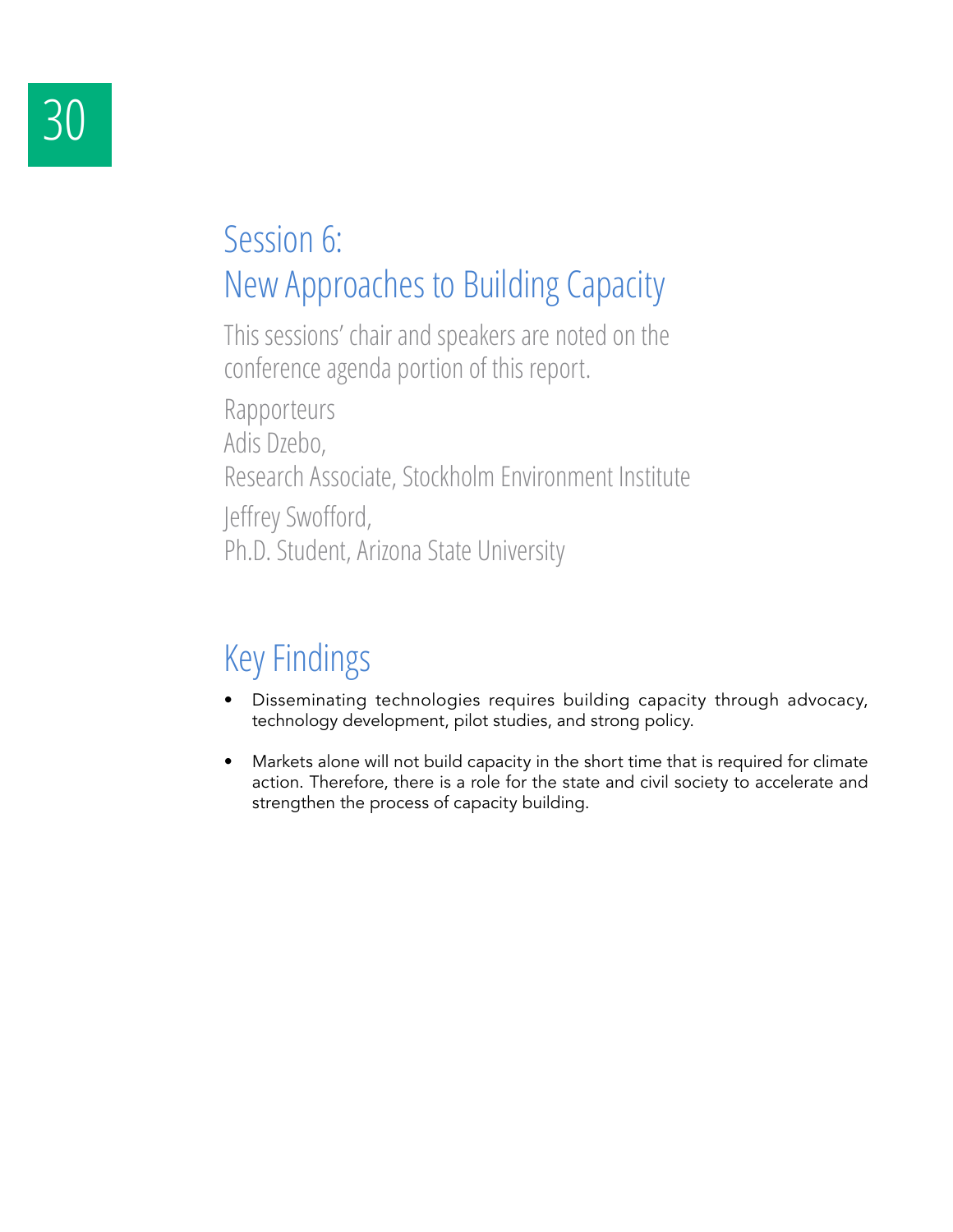The topic of Session 6 was how best to leverage new approaches in the research-policy<br>interface in order to build capacity and achieve change. The session started with a<br>presentation on building capacity in institutions. interface in order to build capacity and achieve change. The session started with a implement innovative climate change action, successful capacity building takes place across several distinct and consistent phases. Using energy efficient lighting in India as a case study, the presentation examined these different phases of capacity building. The first phase of an innovative climate-related action is advocacy. For the example of scaling-up the use of light-emitting diode (LED) lamps in India, early adopters both in manufacturing (supply) and consumption (demand) were necessary to pave the way before these products were well known and well established. Yet achieving the scaled-up supply and demand required building capacity.

As LED lighting was becoming more wide known as a low energy-intensive technology, an adequate number of people saw the technology as a business opportunity and money was invested. However, LED lamps were not practical as a mainstream lighting technology because the initial consumer price point was marginally greater than the perceived benefit. Therefore, pilot studies were developed that focused on creating standards and laboratory protocols and improving the overall quality in production. These efforts eventually led to lower prices. The final stage of innovative climate-related action revolves around market transformation. In this stage, results and progress of the previous two phases were aggregated and assessed across multiple institutions. For LED lighting in India, it was vital to acknowledge that varying disciplinary languages were used among the different stakeholders involved. Soon after overcoming some of the challenges to reduce the marginal manufacturing cost, a state-controlled company was created to disseminate the lamps. Large bulk procurements spurred the market demand that led to a near-fifty percent reduction in prices, which kept dropping for every bulk procurement. In total, LED lighting prices were lowered by 72 percent over the course of one year.

Capacity building for an innovative climate-related action includes the following steps:

- 1. **Advocacy.** Public engagement and advocacy organizations lead to early adopters.
- 2. **Technology and pilot programs.** Producers need to have access to technology and build capacity in standards and labs; thus, technology institutions are key players.
- 3. **Market transformation and policy.** Multistakeholder engagement should encourage finance institutions and equity holders to build capacity in multiple companies to avoid monopolization.

It was noted during the presentation that building of capacity needs to relate to the steps described above. Different capacities are needed at different points of time, and there is a need for structuring and institutionalization.

The discussion that followed the presentation focused on how to enhance market adoption in the early stages of the dissemination process. Another discussion focused on the role of the markets. It was argued that markets should be left alone to deliver the most-efficient outcome. However, while many conference participants agreed on this, others argued that markets are too slow in contributing to sustainable development due to risk aversion among actors. There is a need to accelerate the process through nudging.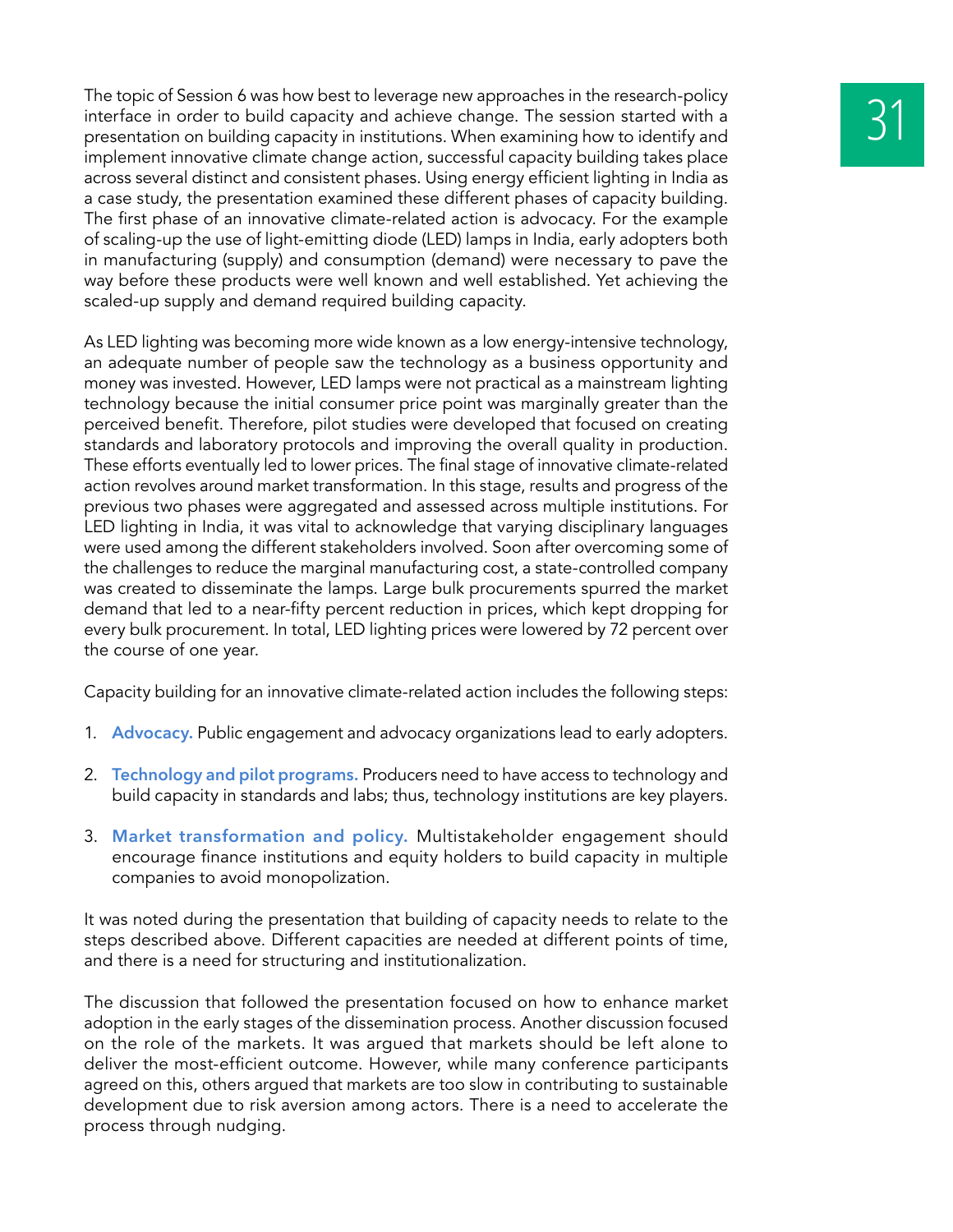Additional discussion took place on the specific national context in India and how it<br>relates to other countries. The LED lighting example was adapted to a business model<br>that works in India and Indian energy infrastructur relates to other countries. The LED lighting example was adapted to a business model that works in India and Indian energy infrastructure. However, conference participants recognized the complexity involved in dealing with these issues, and that capacity needs to be case-study specific. However, this framework worked well for India.

> Capacity is built through transactions, and these transactions do not occur in a single venue but are connected globally through multiple venues and conversations. One transaction leads to another and another. By applying the steps above to improve the efficacy of the transactions, capacity can be established and maintained.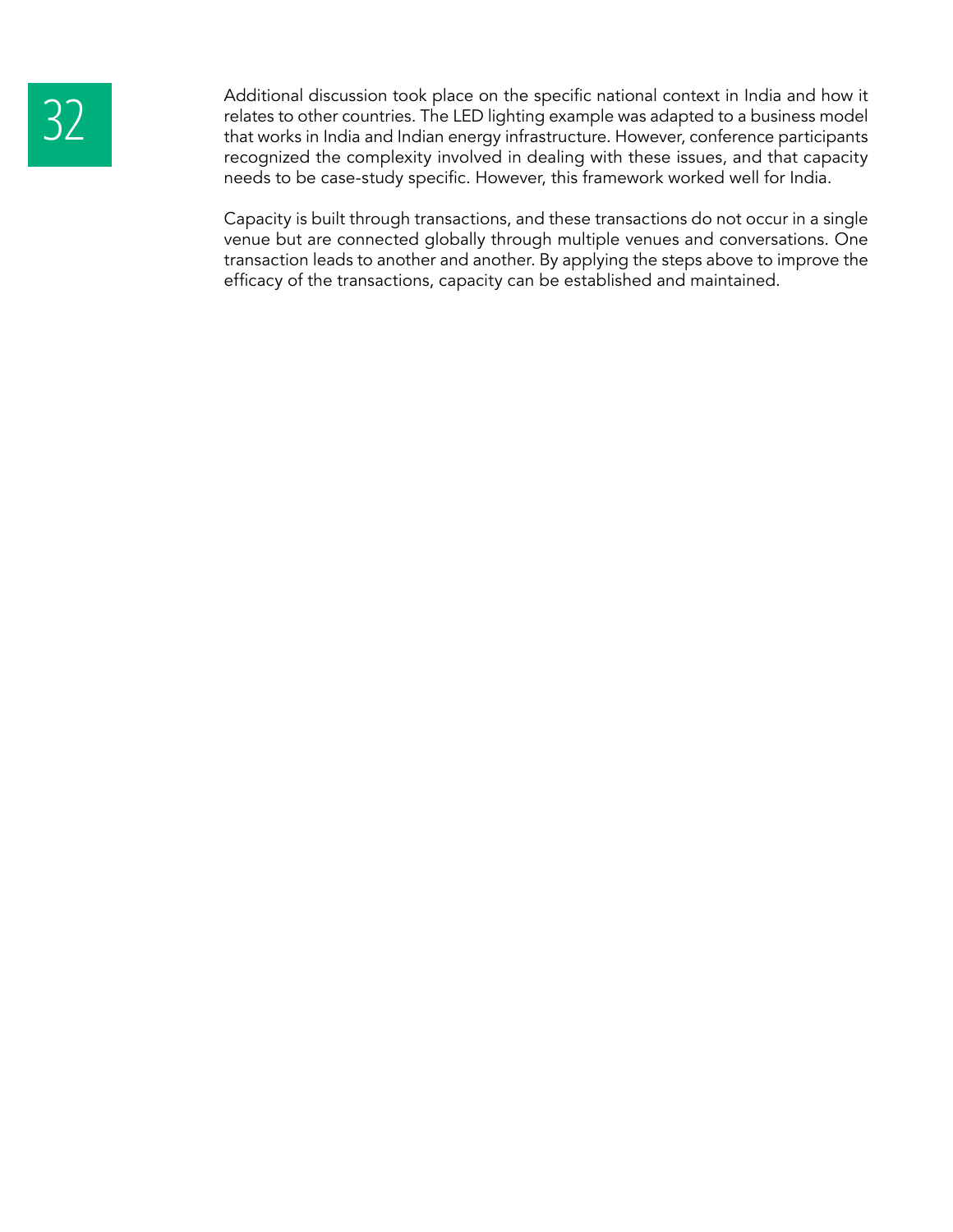## Session 7: Implementation Challenges for Paris and Beyond

This sessions' chair and speakers are noted on the conference agenda portion of this report.

Rapporteurs Adis Dzebo, Research Associate, Stockholm Environment Institute

Jeffrey Swofford, Ph.D. Student, Arizona State University

## Key Findings

- Basic energy research is an essential topic and should receive more attention in the research-policy community.
- Although new energy resources are necessary for achieving a low-carbon economy, researchers and policymakers must not forget to increase efforts on demand-side initiatives. There is basic, fundamental overconsumption in many parts of the world.
- The research-policy interface goes beyond merely assessing intended nationally determined contributions (INDCs). Research can make contributions in such areas as implementation, accountability, technology, resilience, finance, and others, all of which are necessary.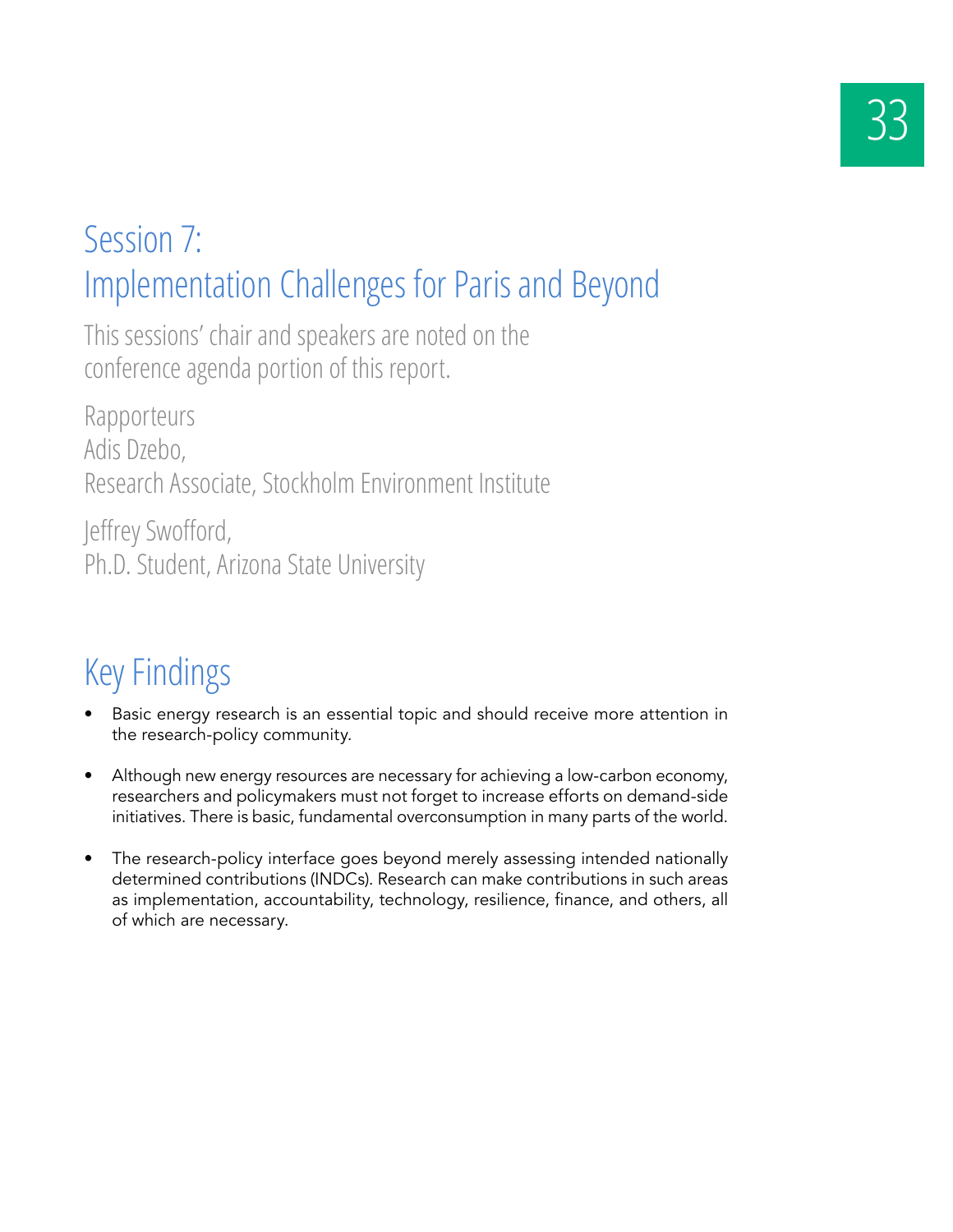The last session summarized the conference and discussed what can be derived from<br>the discussions and presentations that will be relevant for the Paris agreement and<br>implementation beyond Paris. The chair of the conference the discussions and presentations that will be relevant for the Paris agreement and Henkemans, senior policymaker, Directorate General for Energy, Telecommunications and Competition, Ministry of Economic Affaris provided summary remarks reflecting on each of the conference's sessions. It is clear that contributions from the researchpolicy interface are strong, as exhibited by the lively discussion and debate sparked by the many conference themes and questions. Henkemans observed a shift in discourse in Europe from climate to energy in recent years, which was reflected in many of the conference presentations from both days. In particular, the energy technology and research-and-development debate was quite controversial during the second half of day 1. It is clear that technology development is a key issue for the energy sector. Basic energy research is an essential topic and should receive more attention in the research-policy community. Technology development can be a profitable venture for both developed and developing nations.

> The four rapporteurs were called on to provide summary remarks on each of the conference's sessions.

> To conclude the session, a conference participant was asked to make remarks regarding his reflections of the conference. Several key themes emerging from the conference were discussed. First, the time has come to hold states to account for their intentions to act with the highest level of ambition for implementing climate action. Whether or not INDCs are sufficient was called into question during the discussion. A second theme emerged concerning action and ambition, and the fact that states need to develop metrics for the two. Third, although public-private partnerships are integral, they do not absolve stakeholders from their responsibility and accountability to climate change. Fourth, equity within national borders is critical, while equity across borders is much more difficult to achieve. People need basic access to energy in a warming world. Fifth, conference participants were reminded of the importance of demand-side issues. Emissions are not caused by production; they result from consumption. There is basic, fundamental overconsumption in many parts of the world.

> As the conference concluded, several other participants made brief, closing statements. At GCPC 2015, space was created to discuss problem-driven research and policy efforts, rather than research endeavors for theoretical or purely academic reasons. The conference discussion did not focus on INDCs, which was noted as refreshing. Instead, discussions centered on implementation, accountability, technology, resilience, finance, and other topics. Research can make contributions in these areas.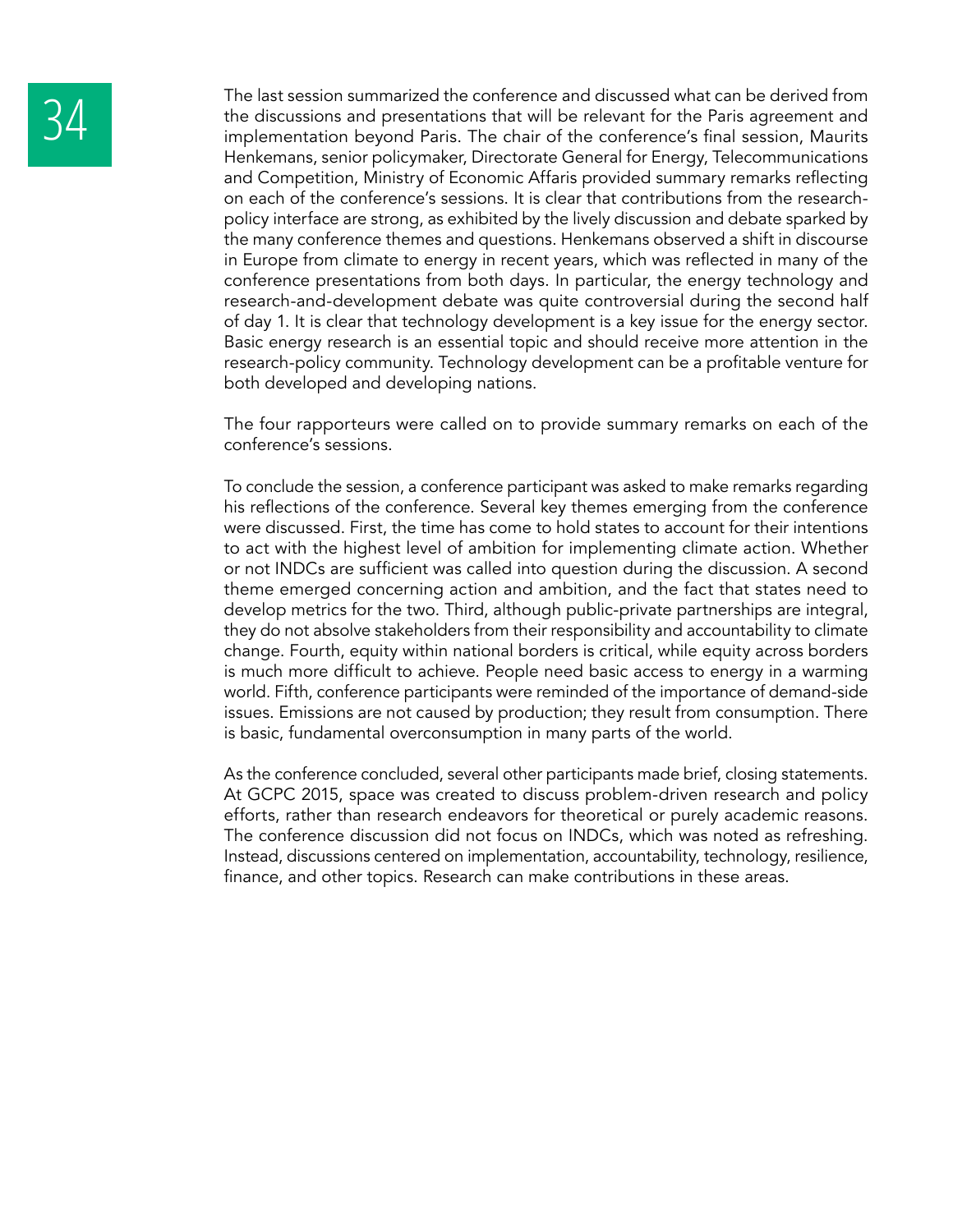## Participant List

#### Organizers:

Eleonora **Arcese**, Research Associate, Climate Strategies, United Kingdom

Andrzej **Blachowicz**, Managing Director, Climate Strategies, United Kingdom

Heleen **de Coninck**, Associate Professor, Radboud University, Netherlands

Todd **Edwards**, Program Officer, The Stanley Foundation

Michael **Grubb**, Professor of International Energy and Climate Change Policy, Institute of Sustainable Resources, University College of London

Sonja **Klinsky**, Senior Sustainability Scientist, Julie Ann Wrigley Global Institute of Sustainability, Arizona State University

Keith **Porter**, President and Chief Executive Officer, The Stanley Foundation

Ambuj D. **Sagar**, Vipula and Mahesh Chaturvedi Professor of Policy Studies, Department of Humanities and Social Sciences, Indian Institute of Technology

#### Speakers:

Mohammad **Aatish Khan**, Student, Yale School of Forestry & Environmental Studies, Yale University

Krishna **AchutaRao**, Associate Professor, Centre for Atmospheric Sciences, Indian Institute of Technology

Ahmed **Abdel Latif**, Senior Programme Manager for Innovation, Technology and Intellectual Property, International Centre for Trade and Sustainable Development, Switzerland

Gilberto **Arias**, Former Ambassador of Panama to the United Kingdom

Maurits **Blanson Henkemans**, Senior Policy Maker, Directorate General for Energy and Telecom, Ministry of Economic Affairs, Netherlands

Dumisani **Chirambo**, Faculty of Environmental Science and Engineering, Department of Civil and Public Law, Brandenburg University of Technology, Germany

John **Colvin**, Principal, Global Climate Adaptation Partnership, United Kingdom

Bhaskar **Deol**, Natural Resources Defense Council, India

Kasturi **Das**, Associate Professor of Economics and Strategy Area, Institute of Management Technology, India

Rasmus **Karlsson**, Senior Letturer, Department of Political Science, Umea University,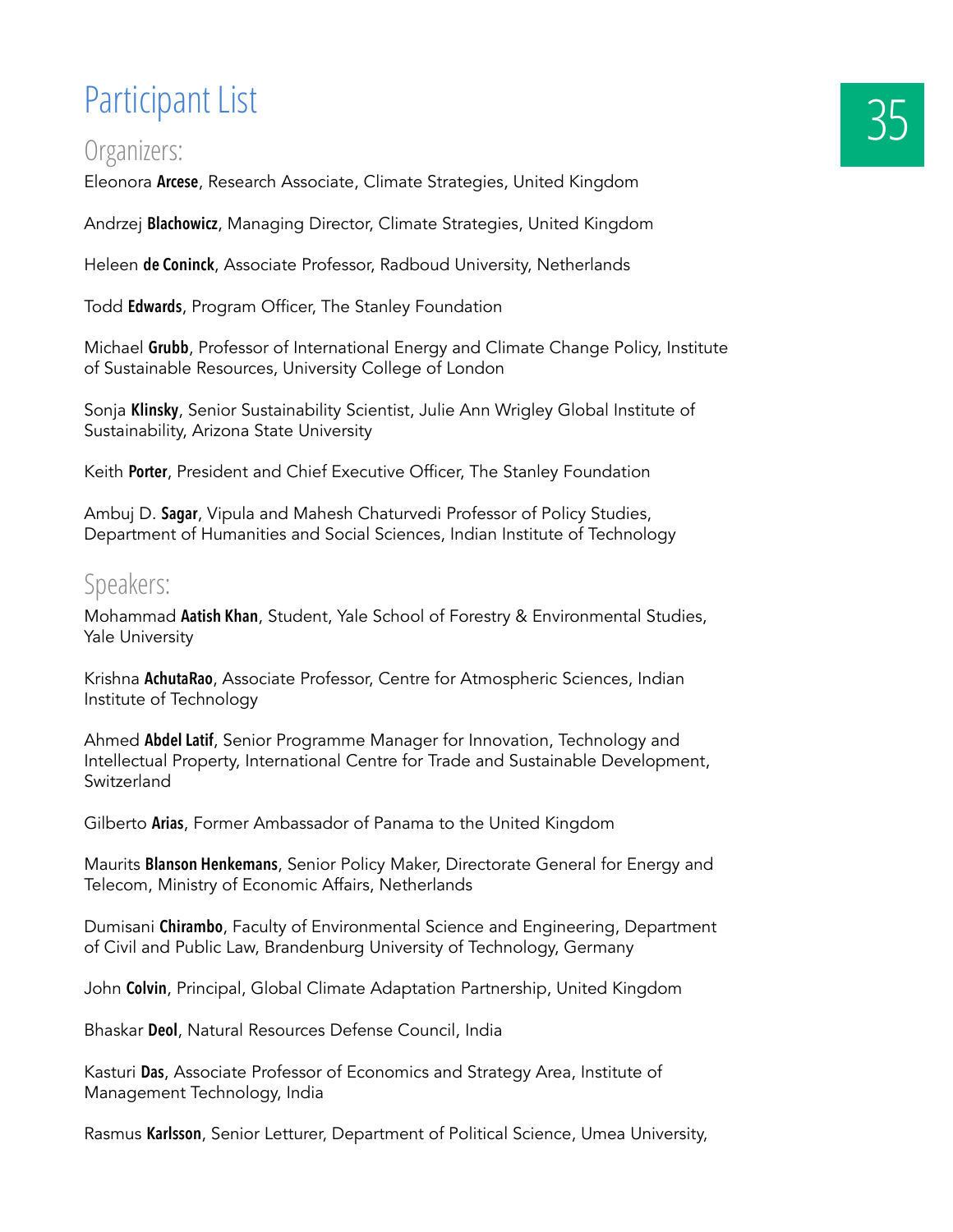Sylvia **Karlsson-Vinkhuyzen**, Assistant Professor, Public Administration and Policy Group, Wageningen University, Netherlands

Ashok **Lavasa**, Secretary, Ministry of Environment, Forests and Climate Change, India

Shailendra Kumar **Mandal**, National Institute of Technology, India

Axel **Michaelowa**, Head of Research, International Climate Policy, University of Zürich, **Switzerland** 

Friederike **Otto**, Senior Researcher and Scientific Coordinator, climateprediction.net, Environmental Change Institute, University of Oxford

Lavanya **Rajamani**, Research Professor, Environmental Law and Governance, Climate Change, Centre for Policy Research, India

Indrani **Phukan**, German Federal Enterprise for International Cooperation, India

Narasimha D. **Rao**, Research Scholar, Energy, International Institute for Applied Systems Analysis, Austria

Tim **Stumhofer**, Climate Finance Fellow, Robert Bosch Foundation, Germany

Nigel **Topping**, Executive Director, Carbon Disclosure Project, United Kingdom

Vikram **Widge**, Head, Climate and Carbon Finance, World Bank Group

#### Participants:

Sahana **Bose**, Assistant Professor, Department of Geography, Assam University, India

Sujatha **Byravan**, Principal Research Scientist, Center for Study of Science, Technology & Policy, India

Shoibal **Chakravarty**, Research Associate, Energy Systems Analysis Group, Princeton Environmental Institute, Princeton University

Kim **Coetzee**, Researcher, The University of Cape Town, South Africa

Purnamita **Dasgupta**, Acting Head, Environmental Economics Unit, Institute of Economic Growth, University of Delhi Enclave, India

Navroz K. **Dubash**, Senior Fellow, Center for Policy Research, India

Navraj **Ghaleigh**, Senior Lecturer in Climate Law, Edinburgh Law School, University of Edinburgh, United Kingdom

Ignatius **Gutsa**, Lecturer, Department of Sociology, University of Zimbabwe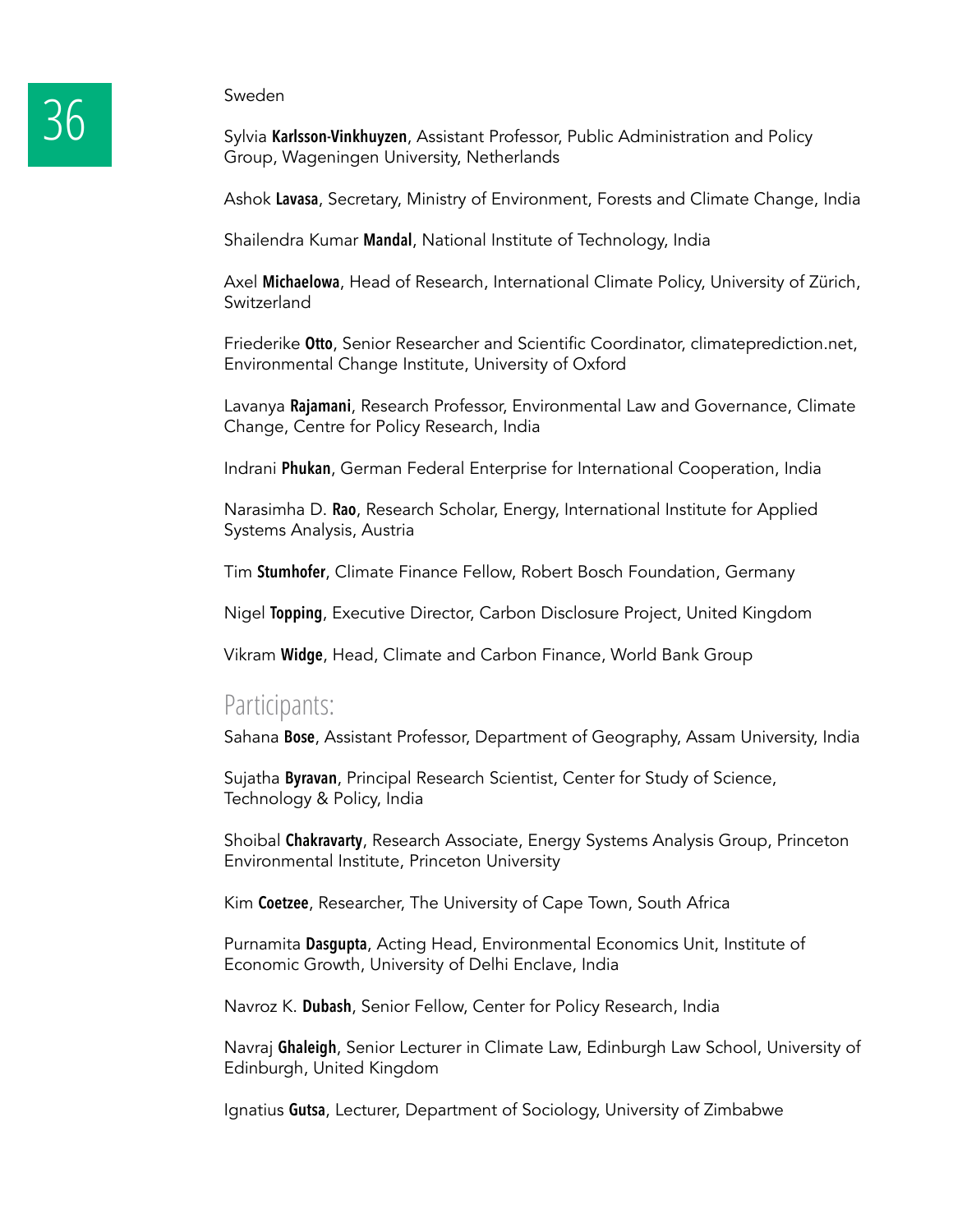Brendan **Guy**, Global Policy Fellow, Natural Resources Defense Council, United<br>States **1996 States** 

Ursula **Hagen**, Development and Management of Nationally Appropriate Mitigation Actions in India, Deutsche Gesellschaft fur International Zusammenarbeit

Thomas **Hale**, Associate Professor, Blavatnik School of Government, University of Oxford

Radhika **Khosla**, Fellow, Center for Policy Research, India

Eunjung **Kim**, Research Fellow, Korea Legislation Research Institute, Korea

Ashish **Kulkarni**, Ricardo-AEA, India

Anusha **Lall**, Research and Knowledge Management Consultant, India

Sarah **Lester**, Regional Climate Change and Energy Adviser, British High Commission, Department for International Development, India

Richard **Lorch**, Editor, Building Research & Information, United Kingdom

Tirthankar **Mandal**, Associate, Climate & Development Advice, India

Ritu **Mathur**, Senior Fellow, Green Growth and Resource Efficiency Division, The Energy and Recources Institute, India

Saptarshi **Mukherjee**, Assistant Professor of Economics, Department of Humanities and Social Sciences, Indian Institute of Technology

Saqib **Mumtaz**, Indian Institute of Technology, India

Kapil **Narula**, Research Fellow, National Maritime Foundation, India

Tobias Dan **Nielsen**, Research Fellow, Department of Political Science, Lund University, Sweden

Anshu **Ogra**, Ph.D Student, Centre for Studies in Science Policy, Jawaharlal Nehru University,

Neha **Pahuja**, Fellow and Convenor, Centre for Global Environment Research, The Energy and Resources Institute, India

Krishnan **Pallassana**, Executive Director, India, The Climate Group, India

Patty **Papke**, Director of Production, Events, and Iowa Partnerships, The Stanley Foundation,

Enrico **Rubertus**, German Federal Enterprise for International Cooperation, India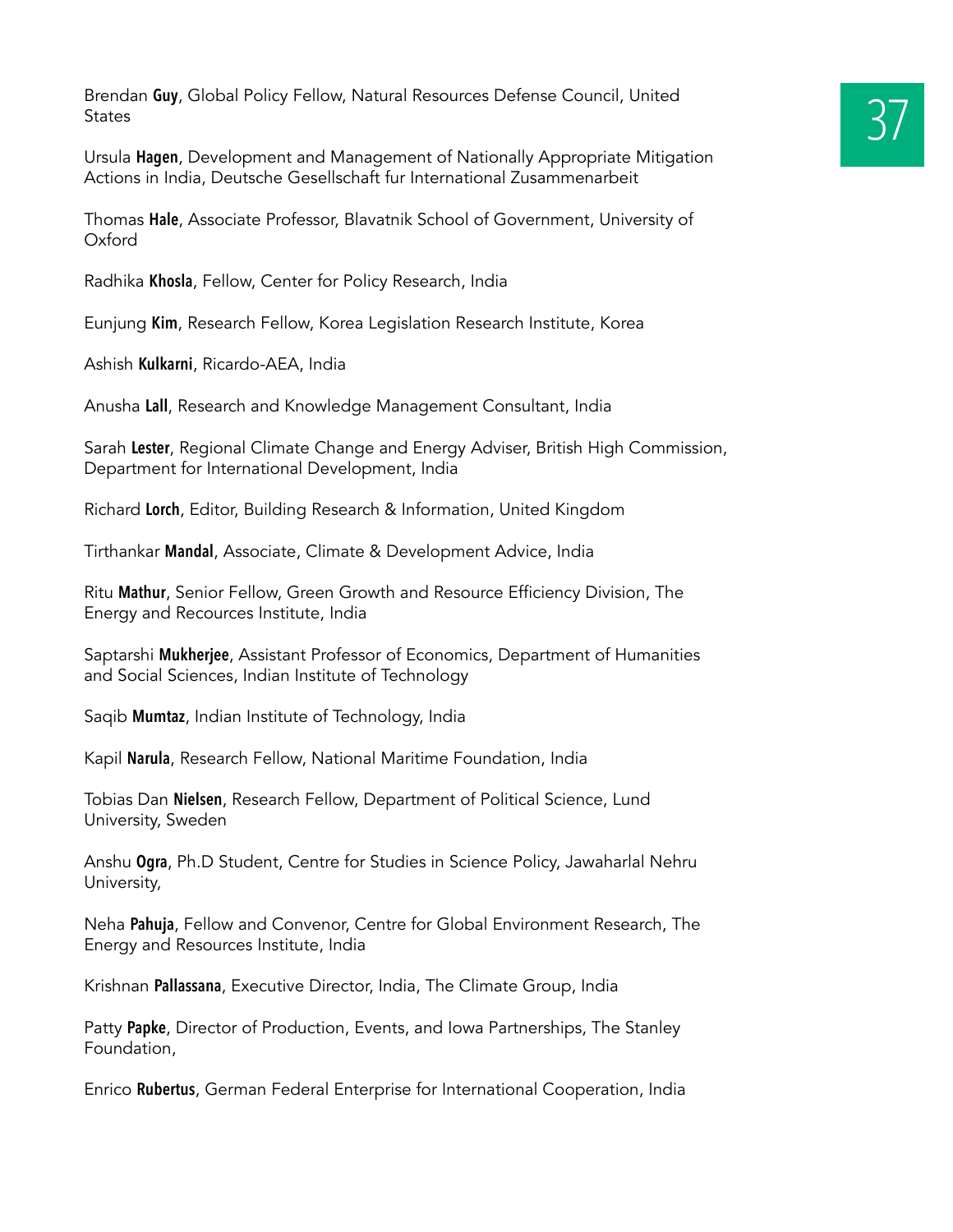Surya Sethi<br>
38 Upasna Sha

Upasna **Sharma**, Humanities and Social Sciences, Indian Institute of Technology

Anuraag **Singh**, India

Sachi **Singh**, Research Associate, Indian Institute of Technology

Damandeep **Singh**, Director, CDP India

John **Tidmarsh**, Chief Investment Officer, R20 Regions of Climate Action, Switzerland

Prabhat **Upadhyaya**, Guest Researcher, Climate Initiative, Center for Policy Research, India

#### Rapporteurs:

Adis **Dzebo**, Research Associate, Stockholm Environment Institute

Radhika **Mittal**, India

Dalindyebo **Shabalala**, University Lecturer, Law Faculty, Maastricht University, **Netherlands** 

Jeffrey **Swofford**, Ph.D. Student, School of Su